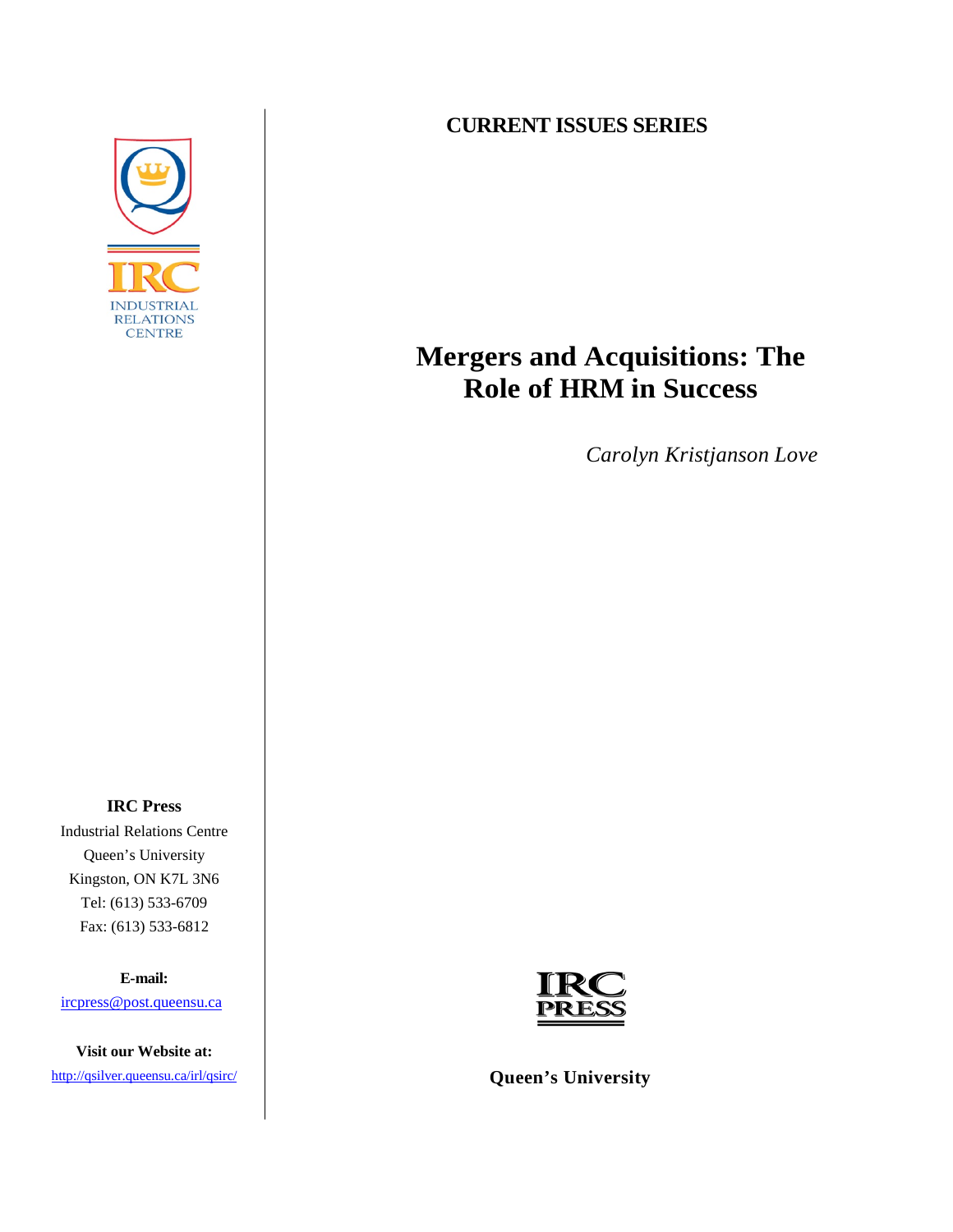ISBN: 0-88886-517-1 © 2000, Industrial Relations Centre Printed and bound in Canada

Industrial Relations Centre Queen's University Kingston, Ontario Canada K7L 3N6

Publications' Orders: 613 533-6709

## **Canadian Cataloguing in Publication Data**

Love, Carolyn Kristjanson Mergers and acquisitions : the role of HRM in success

(Current issues series) Includes bibliographical references. ISBN 0-88886-517-1

1. Personnel management – Canada. 2. Consolidation and merger of corporations – Canada – Management. I. Title. II. Series: Current issues series (Kingston, Ont.).

HF5549.2.C3L68 2000 658.3'00971 C00-930777-X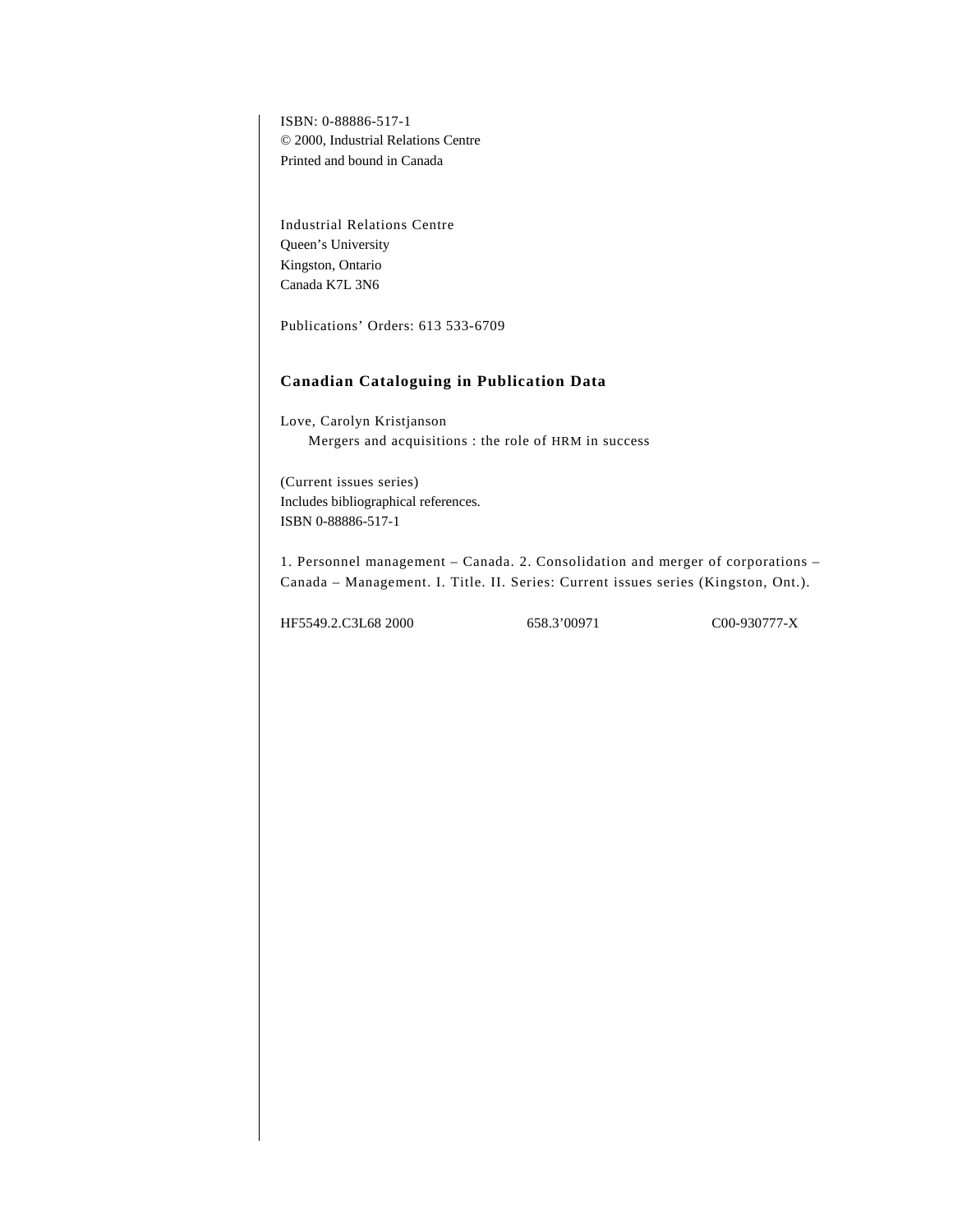## **Executive Summary**

Since the 1980s dramatic changes in the global business environment have been driving a wave of mergers and acquisitions (M&A) in Canada. Although they are undertaken for good reasons, many high-cost mergers and acquisitions fail to meet their objectives, in part because human resource (HR) issues are generally poorly understood, undermanaged, and often discarded at the outset as irrelevant to the strategic planning process. This study of the strategies of forty-four Canadian companies with active M&A programs will help practitioners by providing a clearer understanding of the vague 'people problems' that are often cited in merger failures. By linking particular HR strategies to the ultimate success or failure of a merger or acquisition, it shows how to avoid the common pitfalls and identifies policies that are more likely to succeed.

- Failed M&A events are most likely to involve workforce reductions in the target that begin within two months of the purchase, affect more than 10 percent of the target's workforce, and involve automatic elimination of redundant positions.
- In the companies in this study, when hourly employees were terminated within two months of the acquisition, the failure rate was a substantial 81 percent. When managerial, technical, and professional employees were terminated within two months, the failure rate was 100 percent.
- Failed events are more likely to involve high levels of unanticipated turnover among executive, managerial, and technical and professional employees. Turnover is more likely when workforce reductions and restructuring are undertaken in the acquired firms within six months of the purchase.
- Firms involved in failed events are more likely to have undertaken changes to the target's management structure (for example, by centralizing key functions), physical structure (for example, through plant closures), and policies and procedures.
- The author concludes that it is important to avoid the quick changes advocated by some commentators and much of the

## *Contents*

Introduction / 1

HR Problems in Mergers and Acquisitions / 1

M&A Strategies in Canadian Organizations / 5

Managing for M&A Success /12

References / 14

## *About the Author*

**Carolyn Kristjanson Love** is the Human Resources Director for an international logistics firm located in Winnipeg. She holds a Master's degree in Industrial Relations from Queen's University and a B.Commerce (Hons.) in Finance from the University of Manitoba.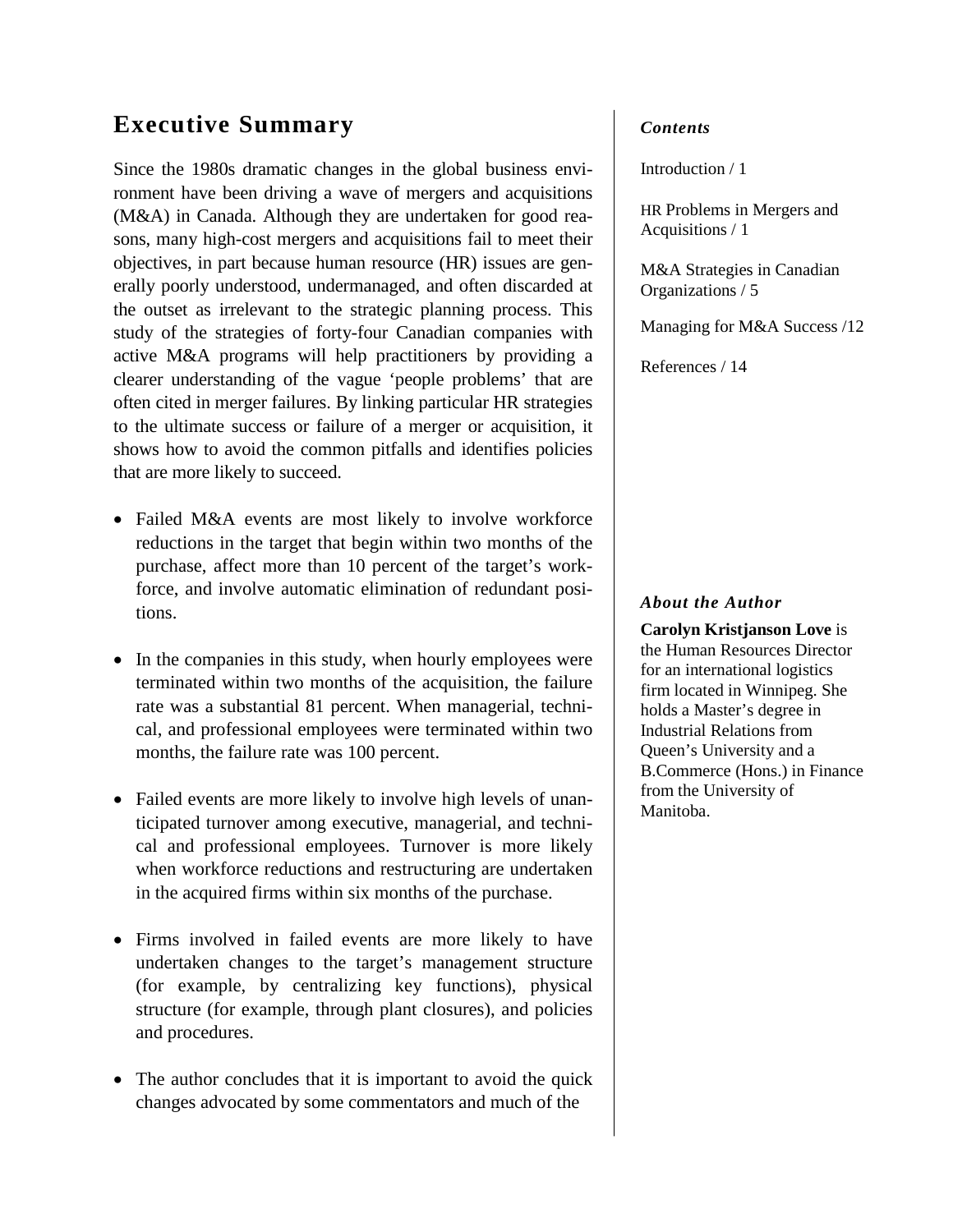popular press, since they cannot be based on a proper understanding of the acquired organization. Companies should be wary of undertaking radical integrative actions early on. Large workforce reductions should also be avoided, especially early in the M&A when too much change can be critically disruptive.

• Any workforce reductions that are undertaken should be based on objective, fair, and consistent criteria clearly communicated to all employees. The automatic elimination of redundant positions should be avoided.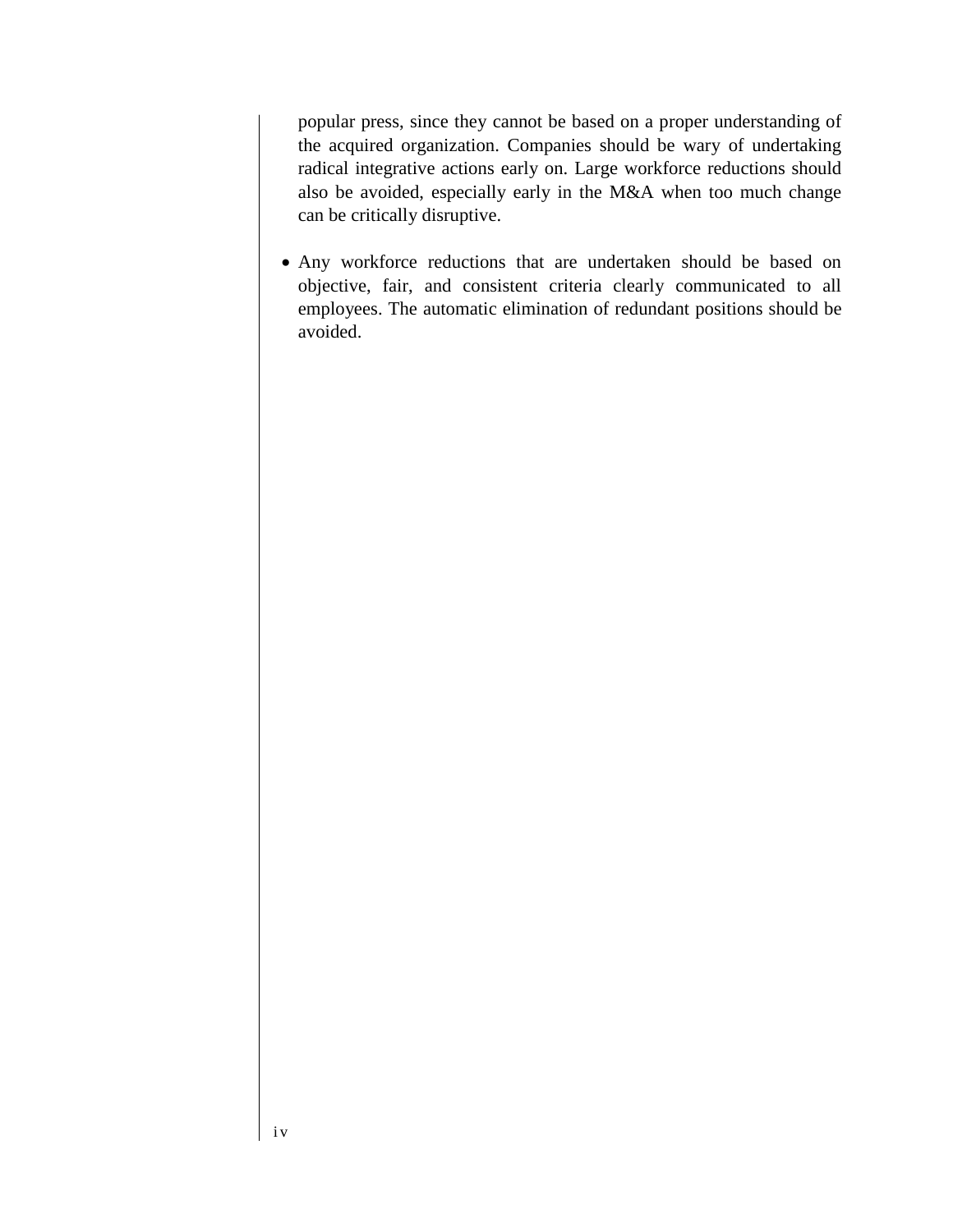## **Introduction**

Since the 1980s Canada has been witnessing a wave of corporate mergers and acquisitions (M&A) that has been driven by dramatic changes in the global business environment. This fundamental economic restructuring is expected to continue for some time.

Mergers and acquisitions are undertaken to fulfill various corporate objectives. They may be intended to reduce the likelihood of hostile takeovers, to diversify risk, or to achieve competitive advantage through synergistic efficiencies. They may involve merely integrating accounting functions and creating a new legal entity, or, at the other extreme, they may involve integration of capital assets, functional departments, and human resources (Shrivastava 1986).

Although they are undertaken for good reasons, the research shows that many high-cost mergers and acquisitions fail to provide the anticipated rewards. Shrivastava (1986, 65) suggests that onehalf to two-thirds of all mergers 'simply do not work.' Buono and Bowditch (1989, 20) report that 30 percent of all acquired firms are sold off within five years and that 90 percent of mergers never live up to expectations.

In an attempt to understand the reasons for the high failure rate, more recent M&A research has focused on human resource activities, particularly during the integration phase. Unfortunately, empirical studies relating to this topic seldom reach consistent conclusions. Furthermore, most studies do not explicitly link the various strategies pursued in mergers and acquisitions with the degree of success that is eventually obtained. Nevertheless, it is clear that human resource issues are generally under-managed, poorly understood, and often discarded at the outset as irrelevant to the strategic planning process (Napier 1989; Buono and Bowditch 1989) and that a better understanding of human resource issues in the integration stage of mergers and acquisitions could help them succeed.

This study of the strategies of forty-four Canadian companies with active M&A programs contributes to the search for successful M&A strategies by revealing a direct link between the way in which human resources are managed and the success or failure of the merger or acquisition.

## **HR Problems in Mergers and Acquisitions**

McCann and Gilkey (1988) have developed a seven-step model of the merger process that provides a useful framework for considering the difficult human resource problems that may arise in any merger or acquisition. The first five steps occur in the pre-merger stage and the last two in the postmerger stage.

## **The Pre-Merger Stage**

## *Strategic Planning and Organization*

The first step is strategic planning in which the acquiring firm develops its mission statement and determines the type of merger or acquisition that will be sought and how it will achieve corporate objectives. In the next stage the firm is primarily concerned with organization—creating a specific team to manage the M&A activity. In their eight-year study of mergers and acquisitions, Marks and Cutcliffe (1988) found that corporate executives generally failed to integrate human resource aspects into the merger process, perhaps because they were not familiar with the appropriate methods of managing the change in their organizations or because they did not realize that the merger might have a significant negative effect on their employees. Consequently, financial and legal concerns dominated the pre-merger stage, and human resource managers, who could have provided advice on managing the human side of the transaction, were seldom included in the core planning group. Similarly, Bohl's (1989) survey of 109 companies with active M&A programs found that the human

*A better understanding of human resource issues in the integration stage of M&As could help them succeed*.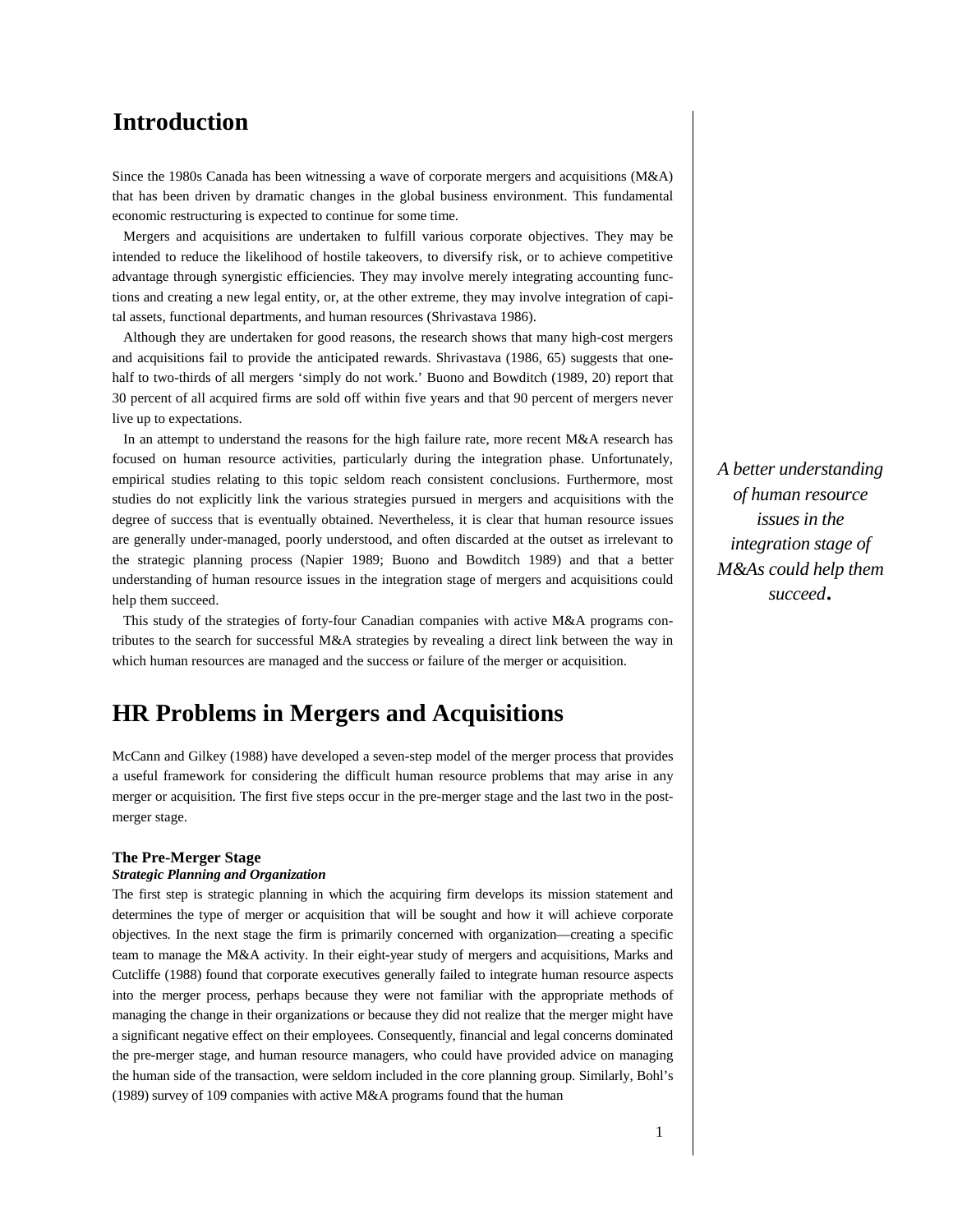resource function had not played an important role in the pre-merger planning in about two-thirds of companies reporting post-event problems, while the same was true in only about half of those reporting no problems (34).

With such results in mind Fombrun, Tichy, and Devanna (1984) stress the need to include human resource managers in the core strategic team. Because 'people problems' are a primary source of poor M&A performance, including HR managers early in the decision-making process is an important part of any M&A strategy (Marks and Mirvis 1986; Marks and Cutcliffe 1988; Tichy and Ulrich 1984).

## *Searching*

Searching for potential acquisitions and thoroughly investigating the merits of each is the third step of the merger process. Of particular relevance to HR are the results of Schweiger and Weber (1989) who found in a survey of 80 firms that the most important factors in evaluating potential acquisitions were the talent and management philosophy of the acquired top managers and the talent of the acquired middle managers. Similarly, McCann and Gilkey (1988) and Walsh (1989) note that most M&A's are undertaken partly to capture the valuable asset of a qualified management team. The retention of management thus becomes a key factor in the success of a merger or acquisition.

## *Analysis and Offer*

The fourth stage of the merger process is analysis and offer, in which a primary objective is to evaluate the 'fit' of the two firms. McCann and Gilkey (1988) identity three types of fit—financial, business, and organizational fit—that must all be present if the merger or acquisition is to be successful. For the purposes of this study, organizational fit, which includes human resources and the two organizational cultures, is of primary importance, since it helps to determine how well the two firms can be integrated. McCann and Gilkey suggest that 'the greater the difference between the two firms in these areas, the greater the difficulty in achieving the desired level of integration . . . and in realizing business synergies which will ultimately show up in financial performance' (58-9).

## **The Post-Merger Transition**

The last two stages in a merger or acquisition are the transition and integration. These two stages are the most complicated and are surrounded by the highest level of uncertainty. The transition stage is in fact the most poorly managed of all, and consequently it is the stage where most failures occur (McCann and Gilkey 1988).

## *A Delicate Balance*

Management of the transition stage requires a delicate balance between providing a stabilizing influence and creating a climate for change. Uncertainty and anxiety, anger, frustration, psychological withdrawal and family disruptions are pervasive during M&A activity (Schweiger, Ivancevich, and Power 1987). Those who voluntarily leave their company indicate that uncertainty leads them to do so early in the acquisition process (130). The importance of transition management is further emphasized by Beatty (1990) which shows that negative employee reactions and behaviours are more common in failed acquisitions than in successes (21).

### *Insecurity and Anxiety*

Negative employee feelings and behaviour are typical responses to threatening situations (Dyer 1983)—in this case, job insecurity.

The magnitude of the response will be determined by the employee's perception of the severity of the threat and the degree of powerlessness to counteract it, which will in turn be a function of his or her confusion concerning the expectations of the new firm. For example, if employees are unaware of how they will be evaluated for the retention decision, feelings of powerlessness will be

*Transition and integration are the most complicated and are surrounded by the highest level of uncertainty.*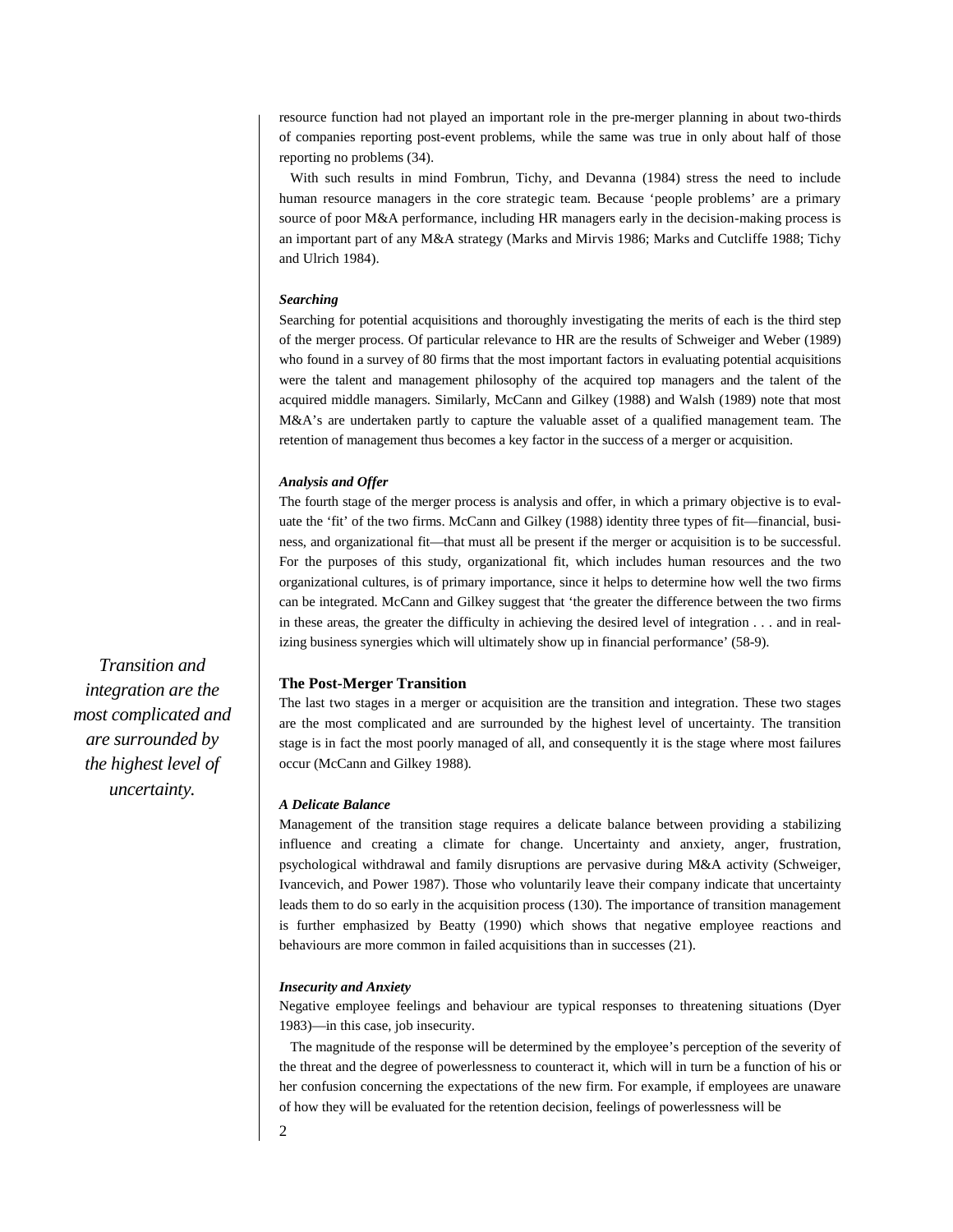high. Since information is generally scarce in the transition stage, the employee's perceptions will be influenced predominately by rumour and speculation.

Greenhalgh and Jick (1979) found a positive correlation between job insecurity and resistance to change (see also Staw, Sandelands, and Dutton (1981)). Individuals faced with a threatening situation exhibit strong attachment to previously learned behaviours, even if they are inappropriate. Since the transition stage in the merger process is supposed to facilitate change, high levels of uncertainty are clearly counterproductive.

## *Unanticipated Turnover*

The predominance of negative attitudes caused by uncertainty often leads employees to act on the worst scenario and begin updating résumés (Greenhalgh and Jick 1975). The most valuable employees—those that the post-merger corporation can least afford to lose—tend to be the first to leave the organization. For example, when Fluor Corporation acquired St. Joe Mineral in 1981, in a deal costing \$2.2 billion, the large-scale migration of key managers following the acquisition contributed to millions of dollars in losses at the previously profitable St. Joe (Shrivastava 1986). Estimates of unanticipated turnover suggests that 47 percent of top executives in an acquired firm leave within the first year and 75 percent within three years. Within five years 58 percent of all managers leave (Walsh 1989, 313), and it is often the managers with the best performance histories who leave early on (Walsh and Ellwood 1991, 215).

If there is no planned intervention strategy to deal with negative feelings and behaviours, the long-term behaviour of employees who do remain with the organization may be affected, significantly reducing the likelihood of a successful post-merger integration (Marks and Cutcliffe 1988). 'More than any other issue, how you handle employees in the first three to six months will set the tone for future relations between the two firms' (McCann and Gilkey 1988, 65).

## *HR Interventions*

Several authors have suggested how to reduce the incidence of counterproductive behaviours (Bridges 1988; DeNoble, Gustafson, and Hergert 1988; Marks and Cutcliffe 1988). Preliminary interventions target emotional support, and may begin while negotiations are still underway. Activities in this phase are focused on providing stability. Other techniques are intended to create a positive environment for change by decreasing the level of uncertainty and fostering realistic expectations for the future. Feelings of powerlessness on the part of employees are reduced by providing information to determine how (or if) the threat to job security can be counteracted. Commitment to the new organization may be fostered if the employees are encouraged to see that career opportunities are available and continued success is possible in the new organization (Schweiger, Ivancevich, and Power 1987).

## **The Post-Merger Integration**

Changes that are designed to capture synergies are implemented in the integration stage. This phase is most often poorly managed (DeNoble, Gustafson and Hergert 1988; Schweiger and Weber 1989; Shrivastava 1986).

### *Procedural Integration*

Procedural integration is designed to standardize work procedures and improve productivity. Since each firm has its own systems and procedures, combining the two requires that some of the old ways are abandoned. Marks and Mirvis (1986) suggest that where the system of the dominant firm is adopted over that of the subdominant, it may be understood to imply that the former is superior and that its people are wiser and more able. After a series of such 'losses,' the subdominant group will lose it's organizational identity, and conflict both within and between the groups will result. For example, after Texas Instruments merged with M&C, it attempted to transfer its sophisticated plan-

*The most valuable employees tend to be the first to leave the organization.*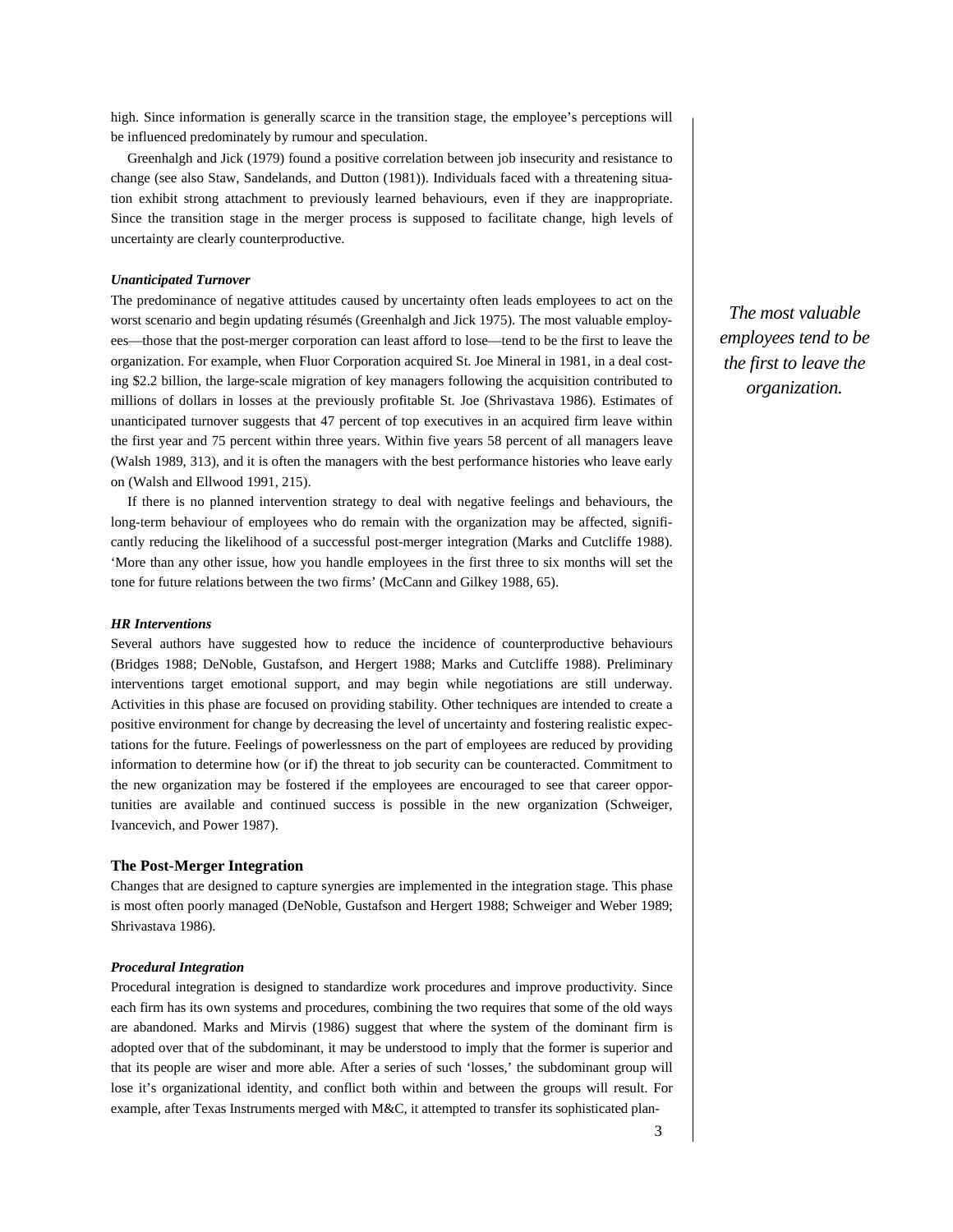ning and budgeting system to the more informally run M&C. However, this action resulted in a drop in performance and resistance to the change. It took several years for the new system to stabilize, and even when it did, the performance level was far from optimal (Shrivastava 1986, 68).

The dominant firm often attempts to centralize the control function within the acquired firm, particularly with respect to expenditures (McCann and Gilkey 1988). The approach can create problems, however. Hayes and Hoag (1974) found that two-thirds of the managers who left behind acquired firms did so because of loss of autonomy and control. Kitching (1967) discovered that in 81 percent of 'failed' M&A events, the organization's reporting relationships and/or the degree of managerial autonomy were disturbed at least once after the acquisition event. Similarly, Bohl (1989) found that of companies reporting no post-event problems, 41.8 percent had left the management structure unchanged. Of the companies reporting problems, only 13.0 percent did not alter the management structure. When key functions were centralized in the acquired firm, problems such as higher absenteeism and turnover and lower productivity were nearly twice as likely as when no change was made.

### *Physical Integration*

Physical integration is intended to use the mutually exclusive assets of the two firms as the basis for capturing synergies. Some common assets will become redundant and workforce reductions may take place.

Schweiger and Weber (1989, 82) found that 75 percent of the organizations they surveyed had terminated employees following a merger or acquisition event. Workforce reductions frequently lead to subsequent problems, however. In one study 70 percent of the companies that had downsized following a merger or acquisition reported one or more post-event problems, compared with 40 percent of the companies that had retained all their workers (Bohl 1989, 27). After downsizing, considerable uncertainty and frustration may be exhibited among remaining employees, who may feel that the termination decisions were based on unclear or inappropriate criteria (Schweiger, Ivancevich, and Power 1987). One policy in particular—the automatic elimination of redundant positions—correlates highly with post-event problems. In one study, two-thirds of the firms that adhered to this policy encountered post-event difficulties (Bohl 1989, 28). Policies that created fewer problems included automatic retention of all employees wishing to stay, one-on-one interviews with employees, and retention of employees meeting specific criteria (31).

Organizations that make a series of cuts tend to keep the employees' anxiety focused on personal survival with no sense of where the cuts would come next (Fombrun, Tichy, and Devanna 1984). The result is a 'vicious cycle of disintegration' in which a first set of cuts leads to declining morale and lower performance, which in turn leads to a second round of cuts and further decline in morale and performance (Behn 1988, 349). Consequently, numerous authors (e.g. Leana and Feldman 1989; Hardy 1988; Frombrun, Tichy, and Devanna 1984) advocate a single reduction in the workforce, based on a solid understanding of the anatomy of the organization.

The manner in which the workforce reductions are undertaken has a significant impact on the organization's success in managing the survivors: how employees are terminated is often interpreted by the survivors as an indication of how they can expect to be treated by the new company (Schweidger, Ivancevich, and Power 1987; Schweiger and Weber 1989; Golembiewski 1979).

#### *Sociocultural Integration*

Sociocultural integration is the final and most difficult task in a merger or acquisition. Because the organizational culture is part of the employee's identity (Harshbarger 1987), a failure to address culture issues may lead to a loss of commitment among employees and may result in lost opportunities to retain qualified personnel and motivate individuals (Schweiger, Ivancevich, and Power 1987, 130).

According to Marks and Mirvis (1986) the most important source of conflict in an acquisition is the clash of cultures that occurs when the dominant firm attempts to subvert the formal and infor-

*The manner in which the workforce reductions are undertaken has a significant impact on the organization's success in managing the survivors.*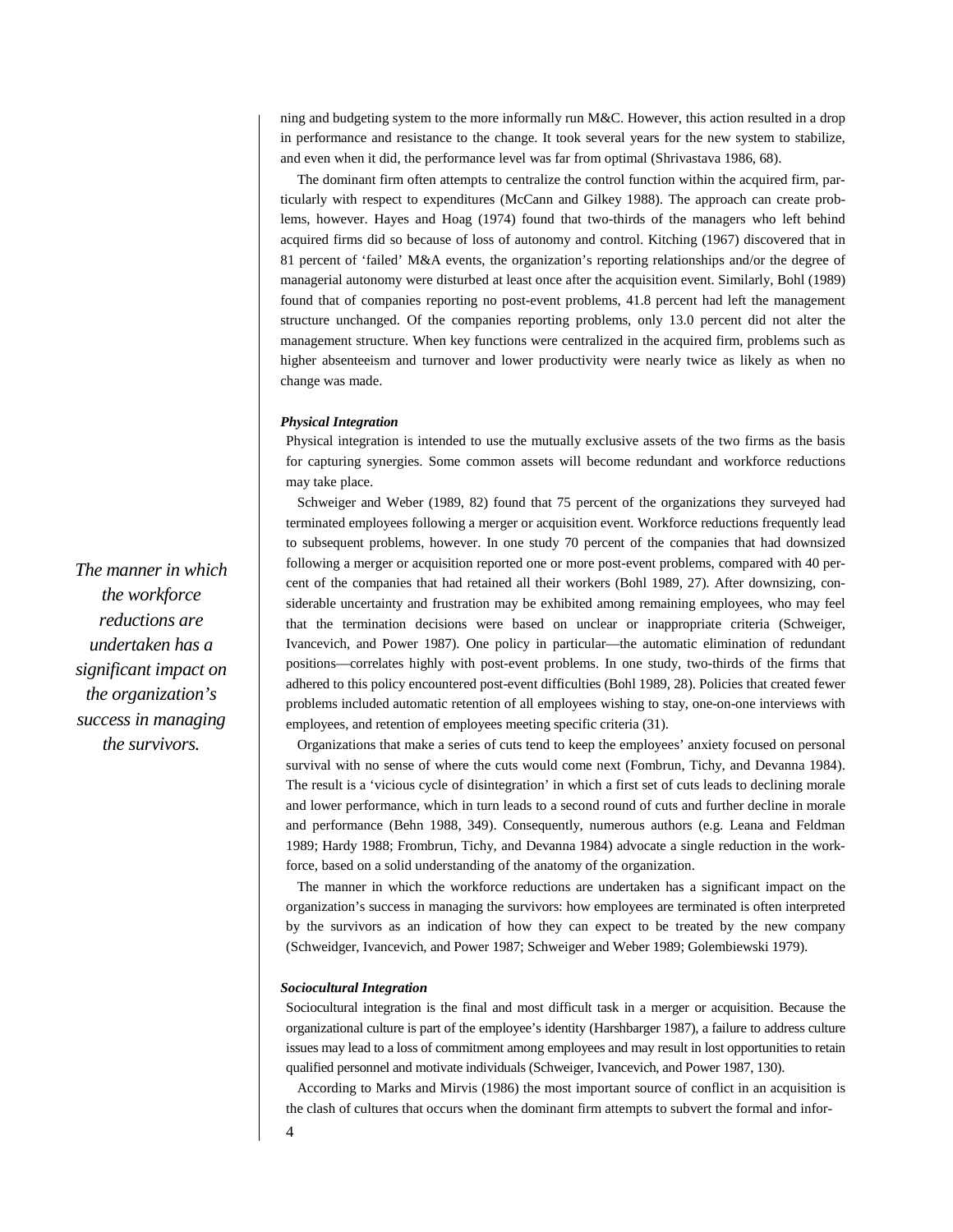mal organization of the acquired firm. There are three main reasons for this conflict: the power differential between the two groups, the unidirectional flow of culture from the dominant group, and the active resistance to a loss of culture in the acquired firm (Sales and Mirvis 1984).

On the question of how soon changes in the acquired company should be implemented, some commentators favour the quick approach, arguing that it will minimize uncertainty for employees. For example, Buono and Bowditch (1989) point out that employees are expecting change following a merger or acquisition and thus are more likely to accept relatively radical changes in the immediate post-event period. On the other hand, Shrivastava (1986) suggests that integration should be phased in over time to avoid the shocks associated with changes in ownership. But Marks and Mirvis (1986, 72) warn that while dominant firms tend to move quickly to 'consolidate their gains,' this aggressiveness can have such a negative impact on the target firm's employees that the acquirer loses any benefit. McCann and Gilkey (1988) also advise against radical change until problems of organizational fit are better understood. Surprisingly, however, Schweiger and Walsh (1990) report that so far there has been no research that specifically examines this question.

### **Research Problems**

While M&A activities constitute a growing area of study, the research currently suffers from several limitations. The problem most commonly cited is that the vast majority of work in the area is either based on a single case study or is primarily anecdotal (e.g., Walsh 1988; Shrivastava 1986). Furthermore, there have been no studies that relate various human resource activities and employee reactions during integration to the ultimate success or failure of the merger event. The research that is reported below attempts to bridge that gap.

## **M&A Strategies in Canadian Organizations**

This study is intended to help overcome the serious limitations in the M&A literature by determining which human resource activities are most prevalent in the integration stage of Canadian mergers and acquisitions by relating those activities to merger success or failure. This information can provide a clearer understanding of the vague 'people problems' which are often cited in merger failures; M&A specialists and human resource practitioners will be able to use this information in planning and implementing the integration of target and parent companies and staff.

### **The Survey**

Companies identified by Beatty (1990) as having active M&A programs were selected as potential participants in a telephone survey for this study. A letter explaining the purpose of the study and requesting participation was sent to the relevant corporate executives in 102 Canadian companies.

Beatty (1990) had identified companies with active acquisition programs, based on the requirement of at least two acquisitions in the previous ten years. Of the approximately 200 companies she contacted, 49 ultimately completed her questionnaire. Because some companies did not provide data on both a successful and an unsuccessful event, the sample consisted of 48 successes and 38 failures, for a total of 86 M&A events.

The 49 responses formed the initial basis for this study. Next, 53 other companies that had indicated receptiveness to Beatty's study but had failed to return surveys were added to the list, for a total sample of 102 companies. To increase the likelihood of participation, each company executive was assured anonymity in the final report and was promised a copy of the analyzed survey results.

Of the 102 companies contacted to participate in the study, 44 ultimately agreed, a response rate of 43.13 percent. Because some firms provided information regarding only a success or a fail-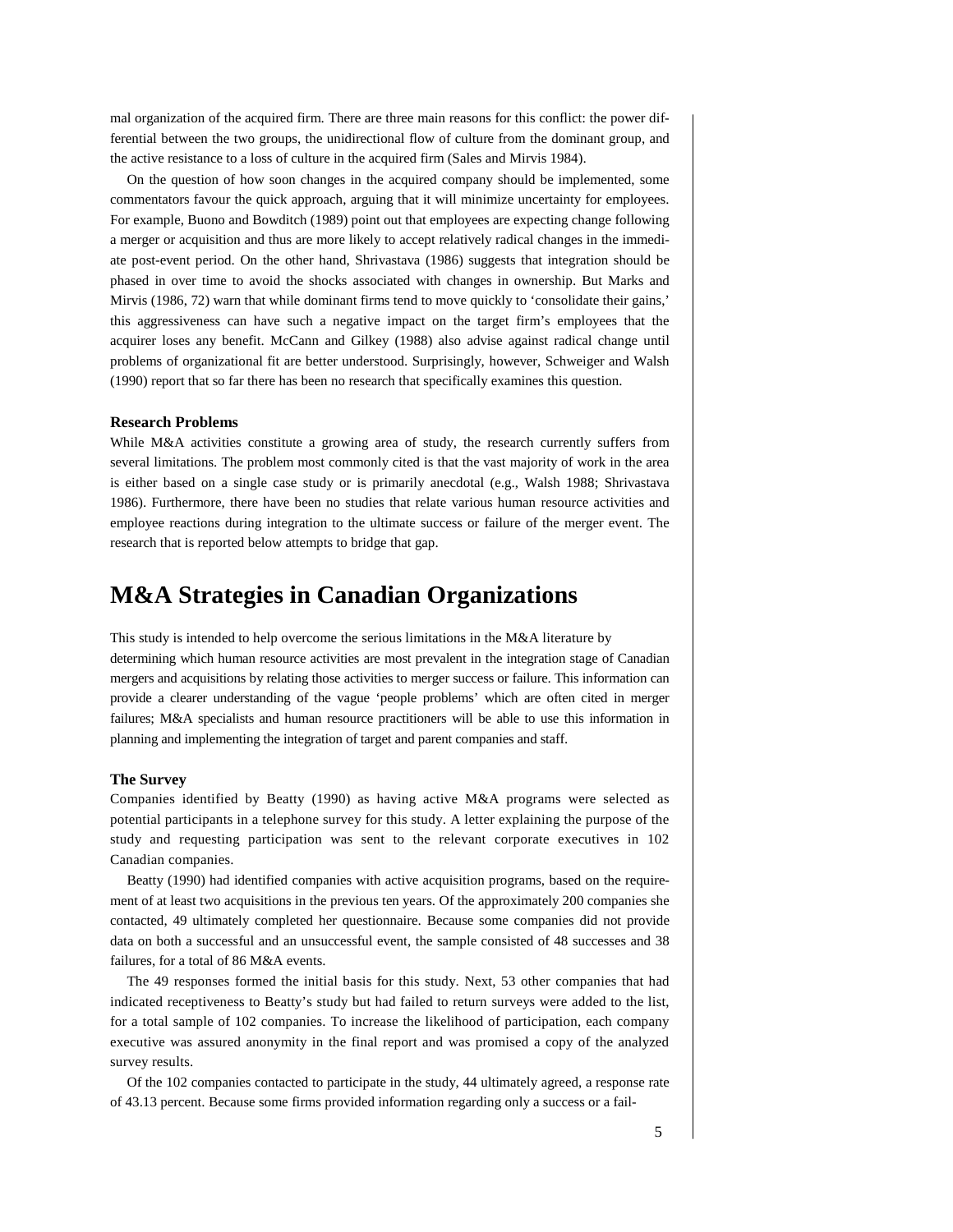ure, the sample was comprised of 42 successful events and 33 failures. The study did not attempt to define 'success' or 'failure' in an objective sense using accounting or financial measures. Rather, events were classified as successes or failures based on participant responses. The total of 75 events is adequate for statistical purposes, although results from a larger sample may have been more widely applicable.

## **Four Hypotheses about M&A Success**

## *Workforce Reductions*

The first hypothesis of this study was that reductions in the workforce undertaken shortly after the M&A event that were relatively large and arbitrary would be correlated with unsuccessful events. Consequently, the incidence, timing, and size of workforce reductions and the criteria used for them were tested in successful and failed events.

In the sample surveyed, workforce reductions took place following 35 of the M&A events (46.67 percent). Of these 35 events, 16 were successes and 19 were failures. This difference was tested with a chi square and found not to be significant at the 0.05 level. Nevertheless, tests of the differences in timing of the reductions and in the proportion of employees were found to be significant. Tables 1 and 2 summarize the results for the timing of workforce reductions for hourly and exempt workers, respectively. (The category 'exempt' includes managerial, technical, and professional employees.)

| Table 1                                         |    |                |         |
|-------------------------------------------------|----|----------------|---------|
| Timing of the Reduction in the Hourly Workforce |    |                |         |
| Timing of Reduction                             | Ν  | <b>Success</b> | Failure |
| $0-2$ months                                    | 21 | 4              | 17      |
| $> 2$ months                                    | 23 | 12             | 11      |
| Total                                           |    | 16             | 28      |

Note: The total in the '*N*' column incorporates some events that used more than one step for the reduction.

### **Table 2**

| Timing of Reduction | Ν  | <b>Success</b> | Failure |
|---------------------|----|----------------|---------|
| 0-2 months          | 11 |                |         |
| $> 2$ months        | 27 | 12             |         |
| Total               | 38 |                |         |

Note: The total in the '*N*' column incorporates some events that used more than one step for the reduction.

Firms that initiated reductions of hourly and/or exempt workers within two months of the M&A event were more likely to experience failures than those that began the reductions more than two months after the event. In fact, 81 percent of the cases (17 out of 21) in which hourly employees were terminated within two months were failed events. In addition, *all* events in which exempt employees were terminated in the first two months were classified as failures (11 out of 11). (For hourly employees, the difference between successes and failures was significant at a level of 0.05; for exempt employees, the difference was significant at the 0.01 level. Chi squares were 5.206 and 7.145 for hourly and exempt employees respectively.)

*Firms that initiated reductions of workers within two months of the M&A event were more likely to experience failures.*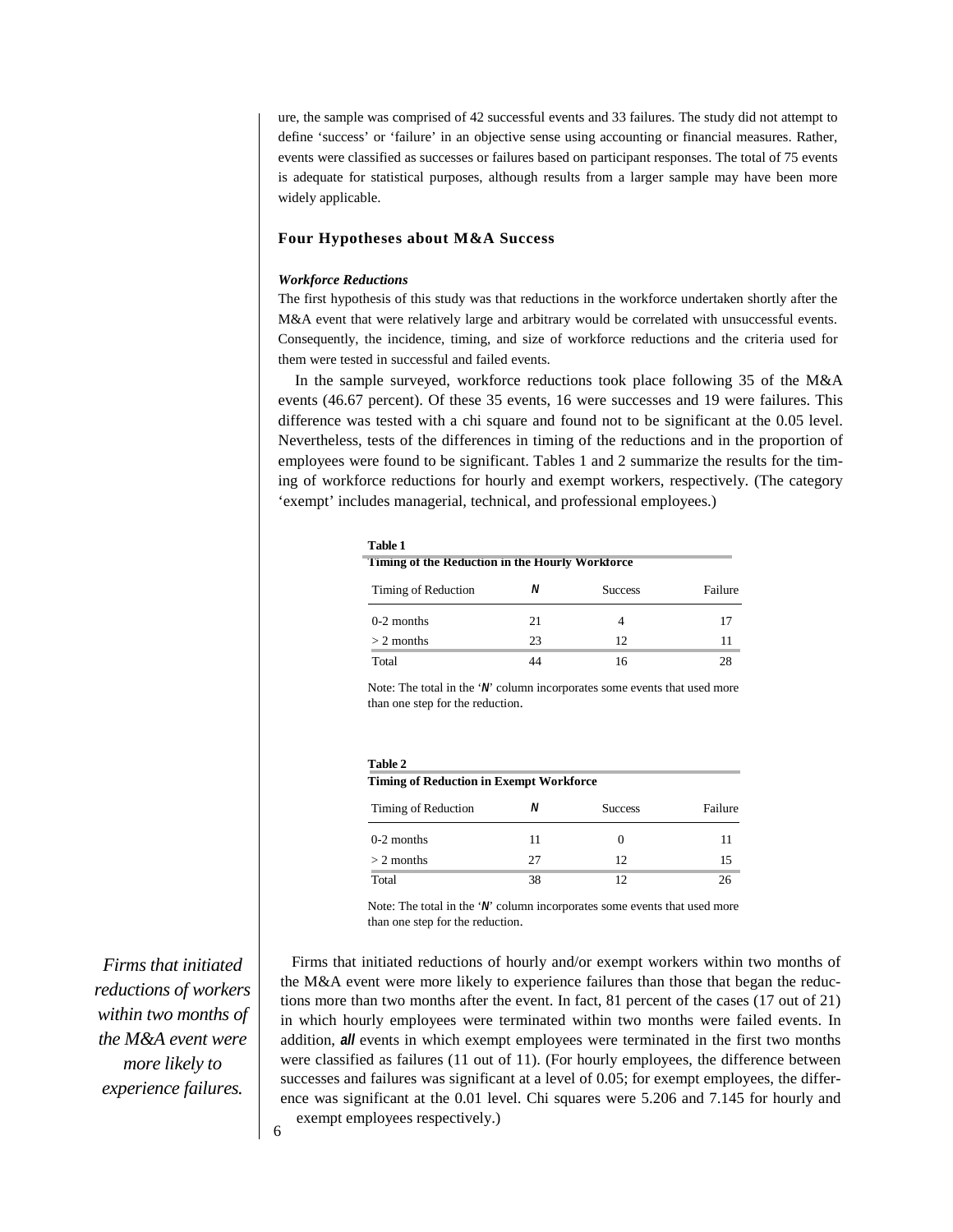With respect to the magnitude of the reduction (tables 3 and 4), when more than 10 percent of the hourly workforce of the target was laid off, 84 percent of the events (11 out of 13) were reported as failures. Conversely, the event was nearly twice as likely to be a success when 10 percent or less of the workforce was eliminated (only 8 out of 22, or 36 percent, were reported as failures). (This difference between success and failure was significant at the 0.01 level for hourly employeeschi square of 7.66.)

| Table 3<br><b>Percentage Reduction in Hourly Workforce</b> |    |                             |         |
|------------------------------------------------------------|----|-----------------------------|---------|
| Reduction in Workforce                                     | Ν  | <b>Success</b>              | Failure |
| $0 - 10$                                                   | 22 | 14                          | 8       |
| $11 - 50$                                                  | 13 | $\mathcal{D}_{\mathcal{L}}$ | 11      |
| Total                                                      | 35 | 16                          | 19      |

| Table 4                                         |  |
|-------------------------------------------------|--|
| <b>Percentage Reduction in Exempt Workforce</b> |  |

| Reduction in Workforce | N  | <b>Success</b> | Failure |
|------------------------|----|----------------|---------|
| $0 - 10$               | 27 | 15             | 12      |
| $11 - 50$              | 8  |                |         |
| Total                  | 35 | 16             | 19      |

For exempt employees, failures occurred in 87.5 percent of the cases (7 out of 8) where more than 10 percent were terminated. Even though cases of a reduction of less than 10 percent of the exempt workforce were divided nearly equally between successes and failures, the difference was significant at the 0.05 level for exempt employees (chi square of 4.61).

Four criteria for the termination decision were tested: automatic retention, automatic elimination of redundant positions, one-on-one interviews to determine capability, and retention based on specific criteria. With automatic retention all who wish to remain with the newly combined company may do so. Automatic elimination occurs when an incumbent in the purchasing company either currently performs the duties of an employee in the acquired firm or when the incumbent's job can be expanded to perform those duties. In this case, the incumbent retains his or her position, and the acquired employee is deemed redundant and is terminated.

The results suggest that firms are most likely to use a combination of approaches with exempt employees. In general, automatic retention was the least-used technique overall (in 6.5 percent of cases), while personal interviews were used least for decisions concerning hourly employees (in 2.4 percent of cases).

In both successes and failures, automatic elimination was used more frequently for decisions pertaining to hourly employees, although it was used in a higher percentage of cases in failures. When automatic elimination was used for hourly employees, the event was more likely to be a failure. (The differences in treatment between successful and unsuccessful events was found to be statistically significant at the 0.01 level, with a chi square of 7.409.) With respect to exempt employees, however, the differences in treatment were not significant (above 0.1).

Furthermore, reductions in the workforce that were undertaken in more than one step were more likely to be associated with failure than when only one cut was made. In fact, only 11 percent of successes used multiple reductions, while 48.57 percent of the failures followed this approach.

*Reductions in the workforce that were undertaken in more than one step were more likely to be associated with failure.*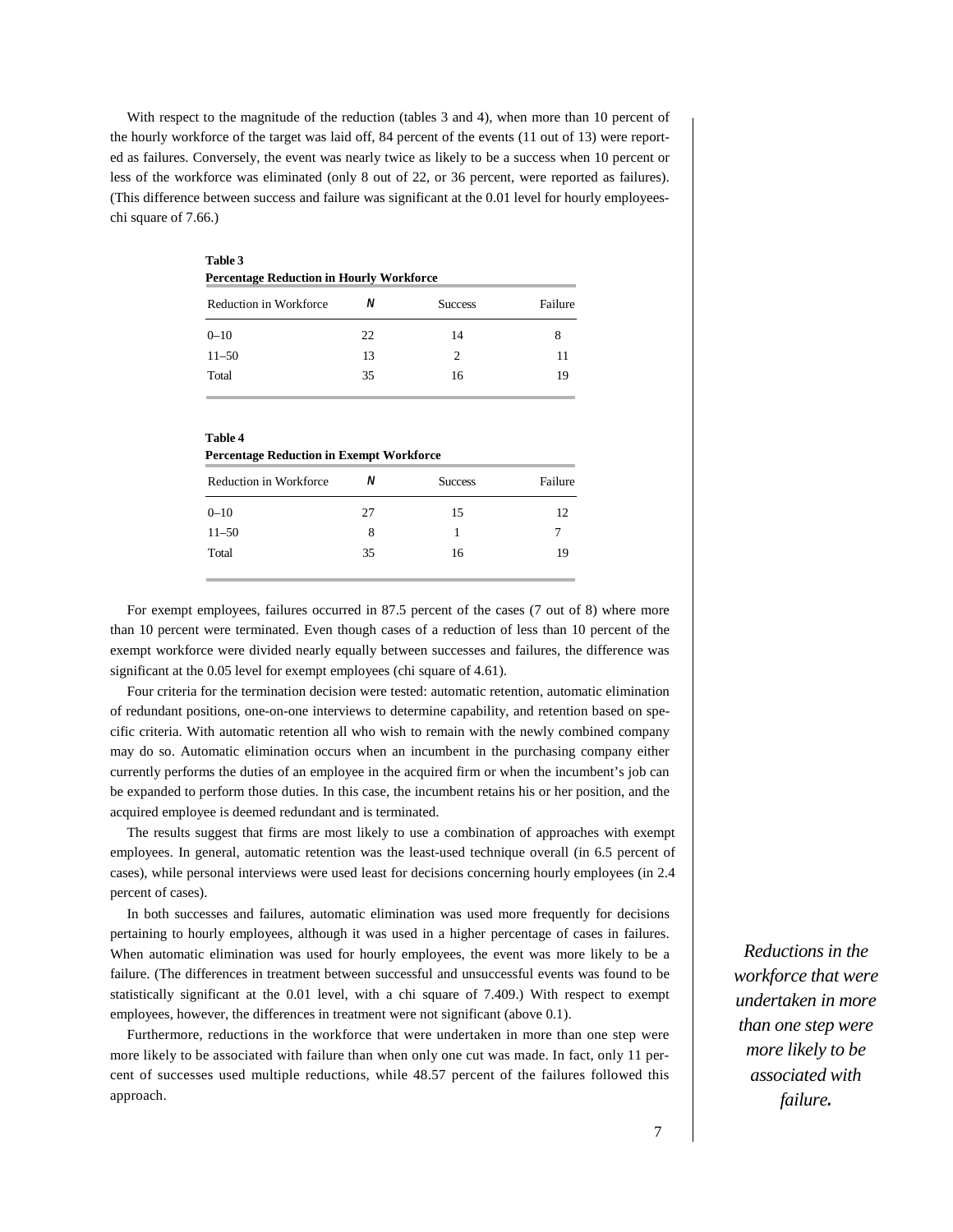In summary, the simple incidence of a reduction in the workforce was not found to be an element that significantly differentiated between success and failure. However, three conditions were found to be associated with M&A success on a statistically significant level. Success was more likely when

- 1. reductions in the hourly and the exempt workforce of the target were not undertaken within two months of the event;
- 2. less than 10 percent of the target's workforce was affected if workforce reductions occurred (this applied to both hourly and exempt employees); and
- 3. automatic elimination of redundant positions in the hourly workforce was avoided.

It is also important to note that only 1 of the 16 successes that engaged in workforce reduction (6.25 percent) contained all three elements, while 10 of the 19 failures (52.63 percent) exhibited all three. This finding supports the first hypothesis of this study, that relatively large and arbitrary workforce reductions undertaken shortly after the M&A event would be positively correlated with unsuccessful events.

## *Unplanned Turnover*

The second hypothesis of this study was that higher levels of unplanned turnover among executives and exempt employees would be positively correlated with unsuccessful events.

Of the 75 M&A events in the sample, 42 cases (56 percent) experienced unplanned turnover at the executive level (table 5). The difference in the incidence of turnover reported in successes and failures was statistically significant at the 0.01 level (a chi square of 6.692). That is, unplanned executive turnover was associated with M&A failure. Furthermore, in the failures a higher proportion of executives were lost, with an average of 49.42 percent leaving, versus an average of 11.94 percent in the successful group.

Nearly 79 percent of all events in the sample experienced unplanned turnover among exempt employees in the target company. While this pattern is quite high for both successful and unsuccessful events, a much higher proportion of failures experienced a turnover (table 6). (This difference was significant at the 0.01 level.) In addition, in failed M&A events the average turnover rate was more than twice that of the successes (12.84 percent versus 5.67 percent).

| Table 5                                |
|----------------------------------------|
| <b>Incidence of Executive Turnover</b> |

|                       | Ν  | <b>Success</b> | Failure |
|-----------------------|----|----------------|---------|
| Executive turnover    | 42 | 18             | 24      |
| No executive turnover | 33 | 24             |         |
| Total                 | 75 |                | 33      |

#### **Table 6**

### **Incidence of Exempt Turnover**

|                    | Ν  | <b>Success</b> | Failure |
|--------------------|----|----------------|---------|
| Exempt turnover    | 59 | 27             | 32      |
| No exempt turnover | 16 | 15             |         |
| Total              | 75 | 42             | 33      |

While the incidence of executive and exempt turnover was higher than anticipated, the fact that both provide statistically significant evidence of a difference between success and failure lends support to the hypothesis that higher levels of unplanned turnover would be positively correlated with unsuccessful events.

*In failed M&A events the average turnover rate was more than twice that of the successes.*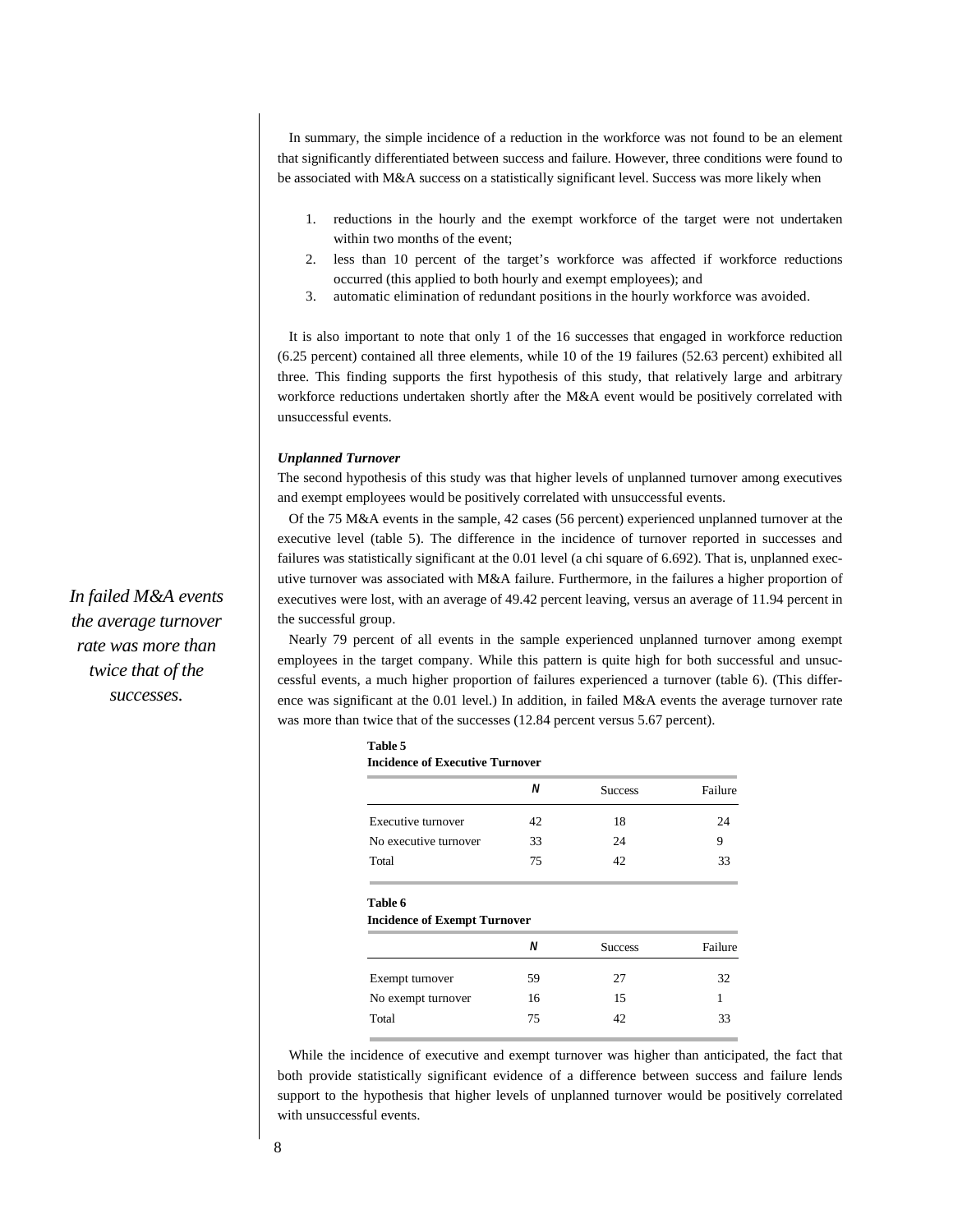## *Restructuring*

The third hypothesis of this study was that restructuring activities undertaken soon after the M&A event would be positively associated with unsuccessful events. To test this hypothesis, three types of restructuring activity were investigated: changes in the managerial structure that centralized or decentralized key functions or reduced the layers of management; changes in the policies and procedures of the target; and physical changes in the target firm.

Of the 75 events in the sample, 26 (35 percent) reported a change in the management structure of the target following the M&A event. Table 7 illustrates that in failed events the incidence of changes to the management structure of the target was more than three times as high. (This difference was found to be statistically significant beyond the 0.01 level, with a chi square of 17.506.) As to the timing of the change, both M&A event categories reported a range from changes undertaken immediately to changes undertaken twelve months after the event. On average, structural changes in the successes were initiated approximately six months following the event. In the reported failures, changes were undertaken sooner, at an average of 3.4 months following the event.

| Table 7                                                          |    |                |            |  |
|------------------------------------------------------------------|----|----------------|------------|--|
| Incidence and Timing of Changes in Target's Management Structure |    |                |            |  |
|                                                                  | Ν  | <b>Success</b> | Failure    |  |
| Change in Structure                                              | 26 | 6              | 20         |  |
| No change required                                               | 49 | 36             | 13         |  |
| Total                                                            | 75 | 42             | 33         |  |
| Timing of change (average)                                       |    | 6 months       | 3.4 months |  |
| Timing of change (mode)                                          |    | 6 months       | 2 months   |  |

Failed events were more than twice as likely to have undertaken a centralization of key functions. In addition, only in successful events were steps taken to decentralize key functions.

In 46 (61.33 percent) of the M&A events, there were changes in the policies and procedures of the target company. As table 8 illustrates, failed events were represented almost one and a half times as often as successes (this difference was found to be significant at the 0.01 level). In addition, on average in successful M&A events acquirers tended to wait twice as long before initiating the change in the target.

| Table 8                                                 |    |                |             |  |
|---------------------------------------------------------|----|----------------|-------------|--|
| <b>Changes in the Policies and Procedures of Target</b> |    |                |             |  |
|                                                         | Ν  | <b>Success</b> | Failure     |  |
| Change undertaken                                       | 46 | 19             | 27          |  |
| No change                                               | 29 | 23             | 6           |  |
| Total                                                   | 75 | 42             | 33          |  |
| Timing of change (average)                              |    | 6 months       | 2.41 months |  |
| Timing of change (mode)                                 |    | 6 months       | immediately |  |

Physical changes in the target company were made in a total of 45 M&A events (60 percent of the sample), including plant and office closures, employee transfers, relocation of the target's head office, and departmental eliminations. When a physical change had been made, failed events were represented one and a half times as often as successes (table 9). (This difference was found to be significant at the 0.01 level-chi square equal to 11.688.) In successful events the physical change began an average of 6.39 months after the acquisition, while in failures the change tended to move more quickly, even though physical changes in the failed events affected more individuals, on average.

*Failed events were more than twice as likely to have undertaken centralization of key functions.*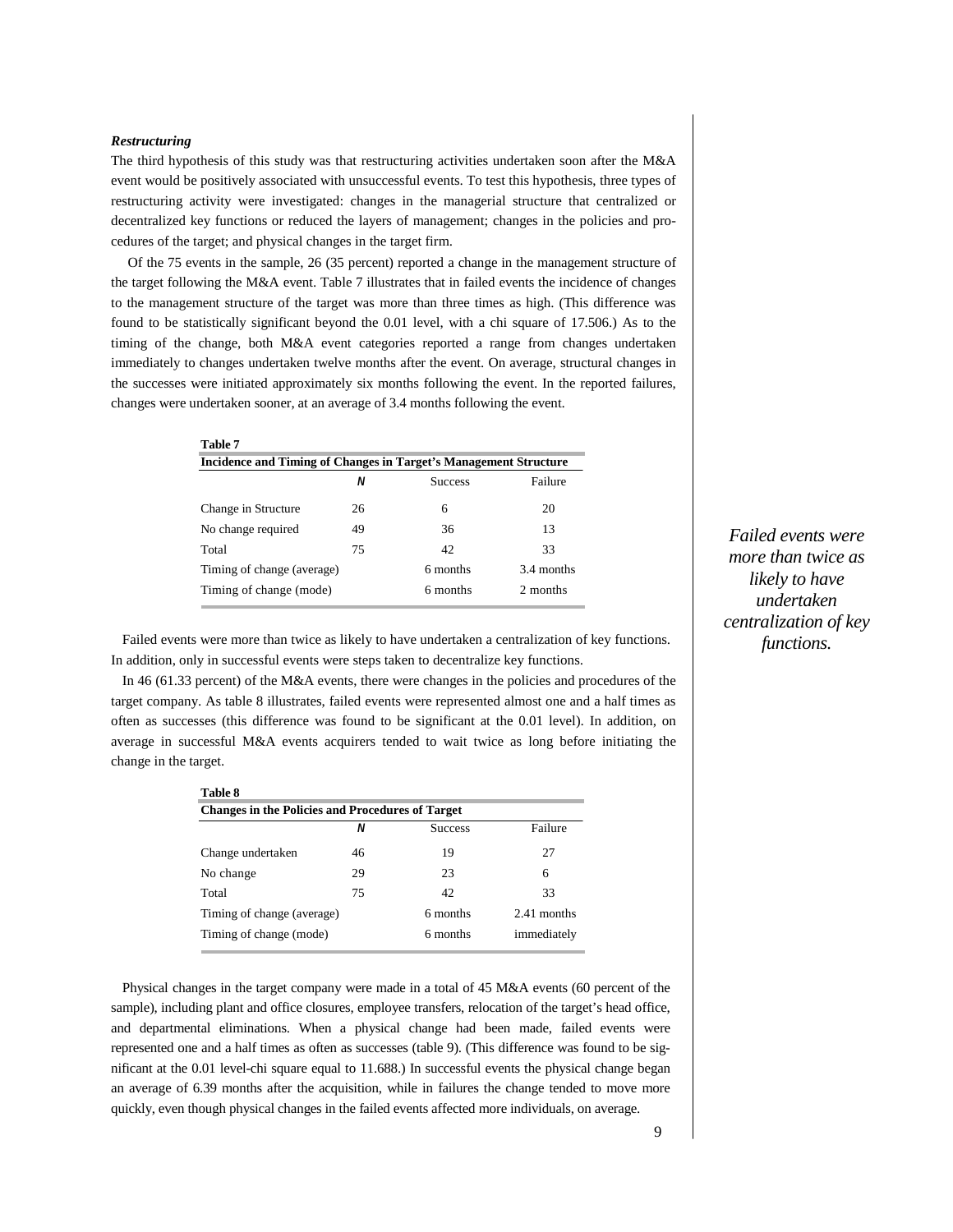|                                   | N  | <b>Success</b> | Failure     |
|-----------------------------------|----|----------------|-------------|
| Physical change                   | 45 | 18             | 27          |
| None reported                     | 30 | 24             | 6           |
| Total                             | 75 | 42             | 33          |
| Timing of change (average)        |    | 6.39 months    | 3.74 months |
| Timing of change (mode)           |    | 6 months       | 2 months    |
| Affecting 05% of target workforce | 20 | 11             | 9           |
| Affecting >5% of target workforce | 25 |                | 18          |

Successes and failures were also associated with the number of physical changes made in a single event. While approximately 50 percent of the successes reported more than one type of physical change in a single event, 77.78 percent of the failures reported multiple changes. Transfers dominated in both successful and failed events. They took place in 57.14 percent of the former and 41.67 percent of the latter. Plant and office closures and departmental eliminations, representing more radical change, were slightly more prevalent in failures (58.33 percent) than in successes (42.86 percent).

The incidence of each type of change was significantly different for the successful and for the failed events, when taken separately. Furthermore, the existence of more than one type of restructuring activity in a single event was more likely to characterize a failure than success. Specifically, changes were made in at least two of the main categories of management structure—policies and procedures and the physical environment—in 30.95 percent of the successes. But changes in two or more of the categories were evident in fully 82 percent of the failures. Furthermore, when two or more of types of change were undertaken, 63 percent of the failures changed all three of the categories in a single event, while only 38 percent of the successes followed the same path.

In addition, changes that were initiated relatively quickly after the M&A event were more likely to be associated with a reported failure. These findings, therefore, support the third hypothesis of this study.

## *Restructuring, Workforce Reductions, and Unplanned Turnover*

The fourth and final hypothesis of this study was that the incidence of restructuring activities and reductions in the workforce undertaken shortly after the M&A event would be positively related to unplanned turnover. To test this proposition, all 35 events that exhibited workforce reductions were investigated; no distinction was made between the success or failure of an event. To be counted as support for the hypothesis, both the workforce reduction and the restructuring activity had to be undertaken within six months of the M&A event, and the event had to involve all three variables: a reduction in the workforce, some form of restructuring, and executive or exempt turnover.

The data revealed that 25 (71.43 percent) of the events exhibited all three variables. The next step involved testing turnover against the presence or absence of both reductions in the workforce and restructuring. The result of this test was that in 22 of the 25 events with all three elements (88 percent) turnover was also reported, while turnover was reported in only 40 percent of the events with two or less of the elements. These findings therefore support the fourth hypothesis. (The chi square proved to be statistically significant at the 0.01 level—12.616.)

## **Employee Support, Morale, and Unplanned Turnover**

During the survey, respondents were also asked whether or not they provided support for employees who were affected by workforce reductions. Only 24 of the 44 firms surveyed provided any sort of support, although several of these offered more than one type. References were offered most often, while outplacement and counseling were available only to exempt employees.

*Changes that were initiated relatively quickly after the M&A event were more likely to be associated with a reported failure.*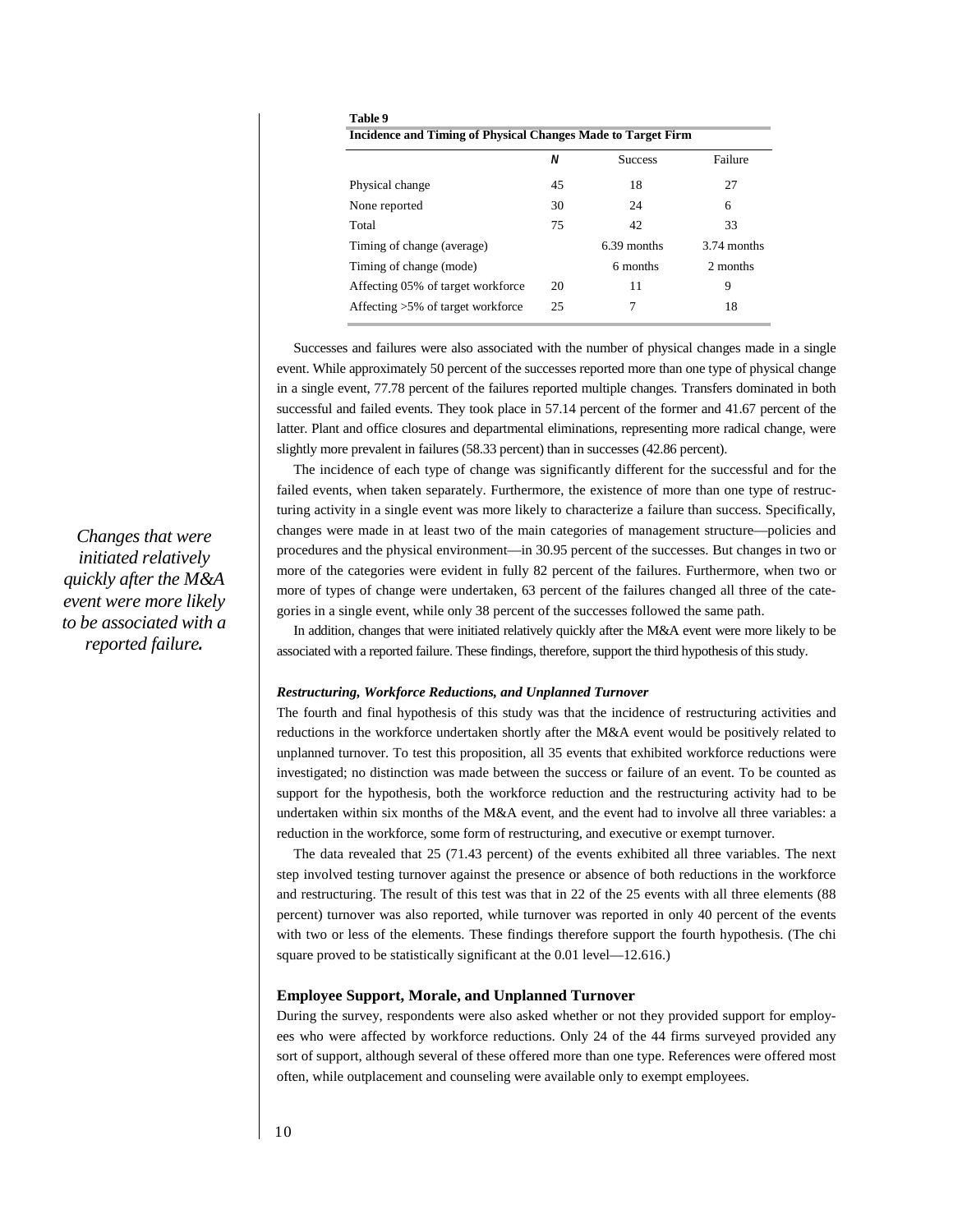Surprisingly, stress management workshops or other vehicles to help surviving employees cope were not used by any participants in the study. Also unexpected was the finding that alternatives to terminations or layoffs were used only in one-third of the cases. An early retirement option was most common (in 52 percent of the cases), but this option generally involved a very small proportion of total workforce reduction. Offering permanent part-time employment to selected workers was also reported in a few firms, but the use of work-sharing programs or modified workweeks was not reported by any of the respondents. In fact, with one exception, no innovative mechanisms were used to reduce the workforce.

Firms were asked whether the unanticipated loss of executives had a negative effect on the integration effort. Of the 42 events that were reported to involve executive turnover, integration was said to have been hindered by this turnover in 25 (59.5 %); 28 percent of these were successes and 72 percent were failed events. In the majority of the successful events turnover was associated with a decline in morale among remaining employees, while in a few temporary reduction in productivity was observed.

Lower morale was also the most common reaction in the failed events (table 10). In addition, there was both a broader range of reactions and a higher incidence of more than one type of negative reaction in a single event. Loss of productivity and continuity were reported to be related to high levels of executive turnover. In addition, difficulties pertaining to disrupted reporting relationships and increased exempt turnover were mentioned. Of the 18 failed events in which post-merger problems related to turnover were reported, problems caused by executives who refused to leave were reported in only one.

Over 60 percent of the firms that experienced unplanned exempt turnover volunteered that these quits created a greater obstacle to the integration effort than did the loss of executives. The most commonly identified problems related to crucial gaps that were opened in the company's knowledge base and to a significant loss of continuity, particularly on special projects. This finding is especially interesting in light of the fact that the reported incidence of exempt turnover was higher than that for executives.

| <b>Firms Reporting Negative Survivor Reactions to Executive Turnover</b> |                             |         |
|--------------------------------------------------------------------------|-----------------------------|---------|
| Problem                                                                  | <b>Success</b>              | Failure |
| Depressed morale                                                         |                             | 14      |
| Increased exempt quits                                                   |                             | 5       |
| Lost productivity                                                        | $\mathcal{D}_{\mathcal{L}}$ | 12      |
| Lost continuity                                                          | 3                           | 10      |
| Reporting problems                                                       |                             | 6       |
| Other                                                                    | $\Omega$                    |         |

*Note*: Numbers do not add to company totals as several firms reported the incidence of multiple reactions.

## **Integration Activities in the Target**

**Table 10**

Firms were asked to rate the effect of changes made to staffing and policies and to the physical structure of their target firm on a seven-point scale. A score of 1 indicated no negative impact on the morale of survivors, while a score of 7 suggested a highly negative reaction. Respondents reported an average score of 1.89 and a mode of 2 (45.94 percent) for changes in staffing and policies or procedures in the successful M&A events. The reaction for failed events was considerably more negative, with a mean of 4.61 and a mode of 5 (39.4 percent). The averages related to physical changes in the target were less divergent, with a score of 1.56 in the successes and 3.97 in the failures. However, the successes had a mode of 2 (44.44 percent) and a maximum of 3, while the latter produced a mode of 6 (25 percent) and a range from 0 right up to 7.

*Lower morale was also the most common reaction in the failed events.*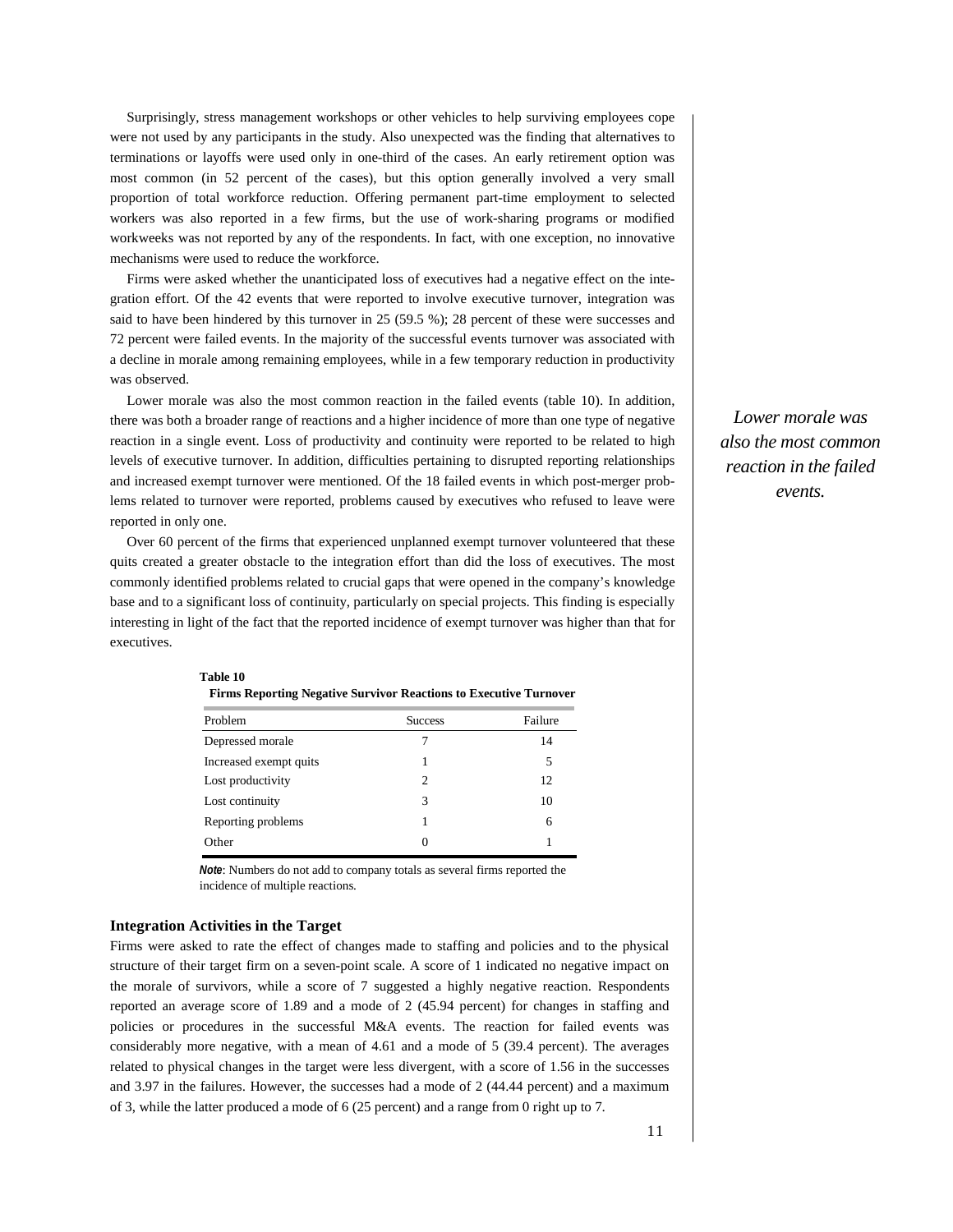## **Summary of Survey Results**

The results of the survey conducted for this study suggest that timing is an important element in the success or failure of a merger or acquisition. In fact, when hourly employees were terminated within two months of an acquisition, the failure rate was a substantial 81 percent. When exempt employees were terminated within this same period, the failure rate was 100 percent. In addition, firms involved in failed M&A events were more likely to have undertaken more than one type of postmerger change, after a shorter waiting period and affecting a larger number of employees. Successes were found to have a lower incidence of executive and exempt employee turnover and when unplanned quits were in evidence, fewer were reported than in cases of failure.

## **Managing for M&A Success**

The survey results outlined above may help to provide clear guidelines to HR managers in a merger or acquisition.

## **Avoiding Quick Changes**

The finding that a reduction involving either hourly or exempt employees within two months of an M&A event was significantly associated with failure supports proponents of the slow approach to change (e.g. Shrivastava 1986; McCann and Gilkey 1988) but is contrary to the recommendations for quick change of Buono and Bowditch (1989). Furthermore, this study fails to support the 'corporate raider' approach—radical changes immediately after the event—advocated by Carl Icahn (1988) and supported in much of the popular press.

One explanation for the importance of the timing of workforce reductions is that if reductions are undertaken quickly, they cannot be based on a proper understanding of the acquired organization (Fombrun, Tichy, and Devanna 1984). Similarly, the higher incidence of failure with quick reductions may indicate a truncated or nonexistent transition phase. Without interventions at this stage to reduce levels of uncertainty and insecurity, integration activities are less likely to be successful (Marks and Mirvis 1985/86).

## **Avoiding Large Reductions Early On**

The finding that the magnitude of the reduction in the workforce was a significant element in failures (a reduction of more than 10 percent of the target's hourly or exempt workforce was more than five times as likely to be associated with a failed event) is consistent with research by Bohl (1989, 54), which suggested a positive correlation between the incidence of post-event integration problems and the magnitude of the reduction. Shrivastava (1986) contends that too much change in the integration stage can be critically disruptive. Similarly, the predominance of failure in larger reductions may be the result of higher levels of stress (Schweiger and Ivancevich 1985) and increased employee resistance (Tichy and Ulrich 1984).

An alternative explanation is that a higher degree of organizational fit may exist among the successes. This explanation would suggest a lower incidence of redundancy between the two firms and thus a smaller required reduction (McCann and Gilkey 1988). In other words, success or failure may be less a function of the magnitude of the workforce reduction per se and more a function of the attributes of the acquired firm.

12 The survey also found that, contrary to expectations, the majority of both successful and unsuccessful events reported reductions of less than 10 percent for employees. This finding supports the proposition of Walsh (1988, 1989) that acquiring companies are purchasing valuable managerial talent. Conversely, the theory that M&As occur because acquirers seek gains through eliminating entrenched managerial inefficiency is not supported. Clearly, these results imply that companies that consider managers to be part of the asset base being purchased may be hurt by high levels of unplanned turnover.

*If reductions are undertaken quickly, they cannot be based on a proper understanding of the acquired organization.*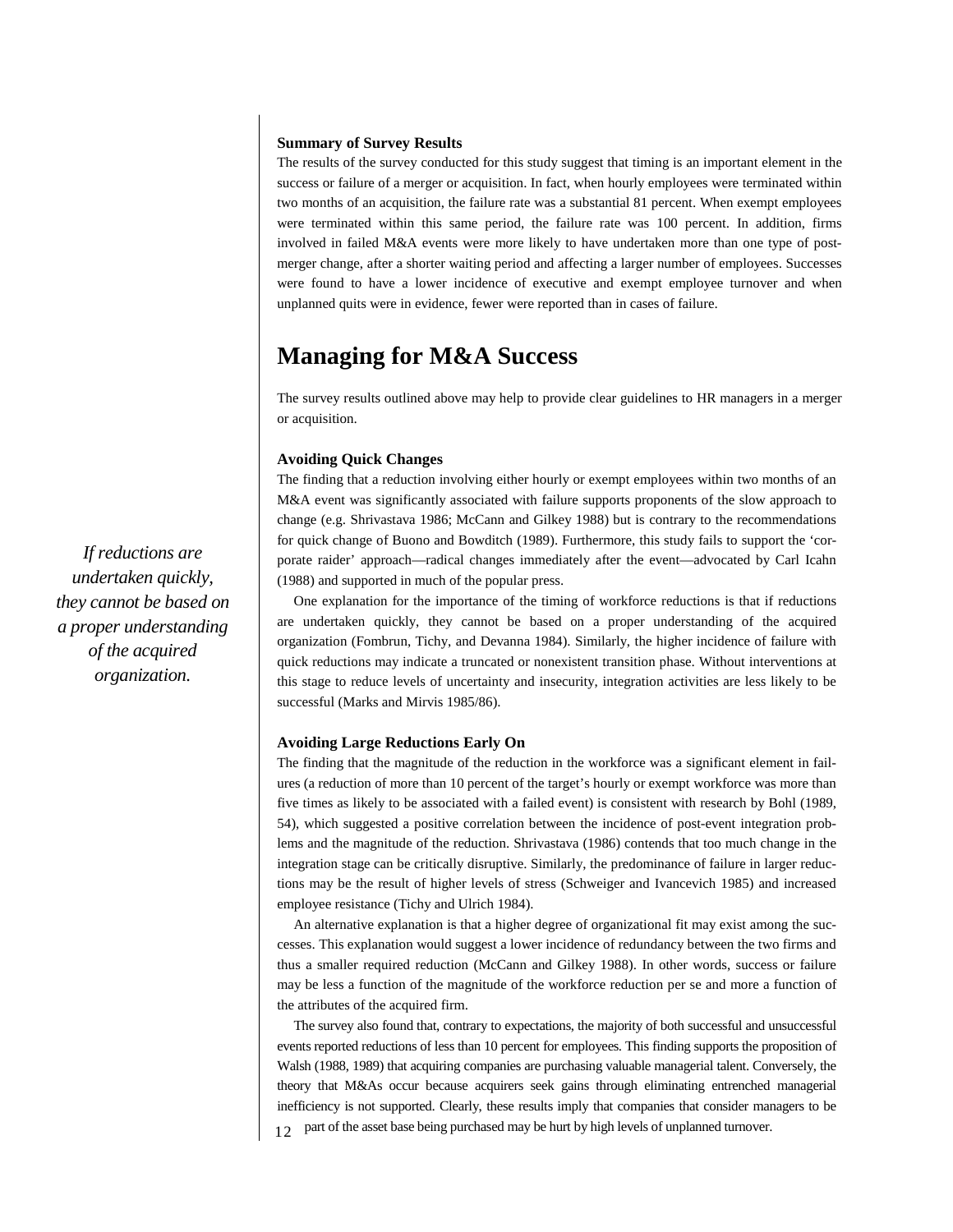#### **Basing Reductions on Objective, Fair, and Consistent Criteria**

The automatic elimination of redundant positions was most commonly used for hourly employees, and this technique was significantly associated with failed events. These results are consistent with Bohl's (1989) finding that companies using automatic elimination were more than twice as likely to experience post-event problems. They also support the contention of Schweiger and Weber (1989) that reductions should be based on objective, fair and consistently applied criteria. Automatic elimination is arbitrary since it fails to consider individual differences and may make it more difficult for remaining employees to discern why they escaped termination. Arbitrary criteria may create barriers to the implementation of changes by increasing uncertainty levels and negative behaviours among the survivors (Schweiger, Ivancevich, and Power 1987).

Thus, if reductions in the workforce are necessary, they should not be initiated within less than two months of the acquisition and should be limited to less than 10 percent of the target's workforce. Furthermore, the automatic elimination of redundant employees should be supplanted by an objective, consistently applied set of criteria.

## **The Problem of Unplanned Turnover**

The survey indicated that failed events were more likely to involve unplanned executive and exempt-level turnover and a higher proportionate loss of employees. This result is consistent with Bohl's (1989, 55) finding that 72.22 percent of failures exhibited high turnover rates. Furthermore, the statistically significant relationship between failure and higher levels of unanticipated quits is consistent with the findings of Schweiger, Ivancevich, and Power (1987) and McCann and Gilkey (1988). That unplanned quits among exempt employees were reported in 100 percent of the failed events may support the proposition that failed events involve higher levels of uncertainty and insecurity and are thus more likely to experience turnover.

The fact that turnover was significantly more prevalent when workforce reductions and restructuring were undertaken in the acquired firm within six months of the purchase supports the advocates of a slow approach to integration activities and is at odds with many authors in the popular press (e.g. Sturges 1989; Smye and Grant 1989) who promote the benefits of cutting organizational and managerial 'deadwood' as soon as possible. This finding is diametrically opposed, as well, to the popular 'corporate raider' approach that advocates radical changes immediately after the acquisition. It is clearly important during the transition phase to allocate sufficient time to reduce uncertainty and unplanned turnover. Companies should be wary of undertaking radical integrative actions early in the process.

## **Avoiding Restructuring Pitfalls**

The survey finding that cases where changes were made to the management structure of the target were more likely to be failures, particularity if key functions were centralized, is consistent with Bohl (1989), who found a positive correlation between centralization and post-event problems. It also suggests support for a negative relationship between the loss of managerial autonomy and M&A success (Kitching 1967; Hayes and Hoag 1974).

The finding that failure was more likely when policies and procedures or the physical organization were altered, may indicate problems arising from attempts to integrate dissimilar cultures. Employees may have been resisting the loss of 'their way of doing things' when the procedures and policies of the purchaser were grafted onto the acquired firm (see Shrivastava 1987; Sales and Mirvis 1984).

Because all three types of restructuring activities were initiated earlier in the M&A process in failed events than in successes, which waited approximately twice as long, this study provides additional support for those advocating a gestation period prior to the implementation of integrative changes.

*Cases where changes were made to the management structure of the target were more likely to be failures.*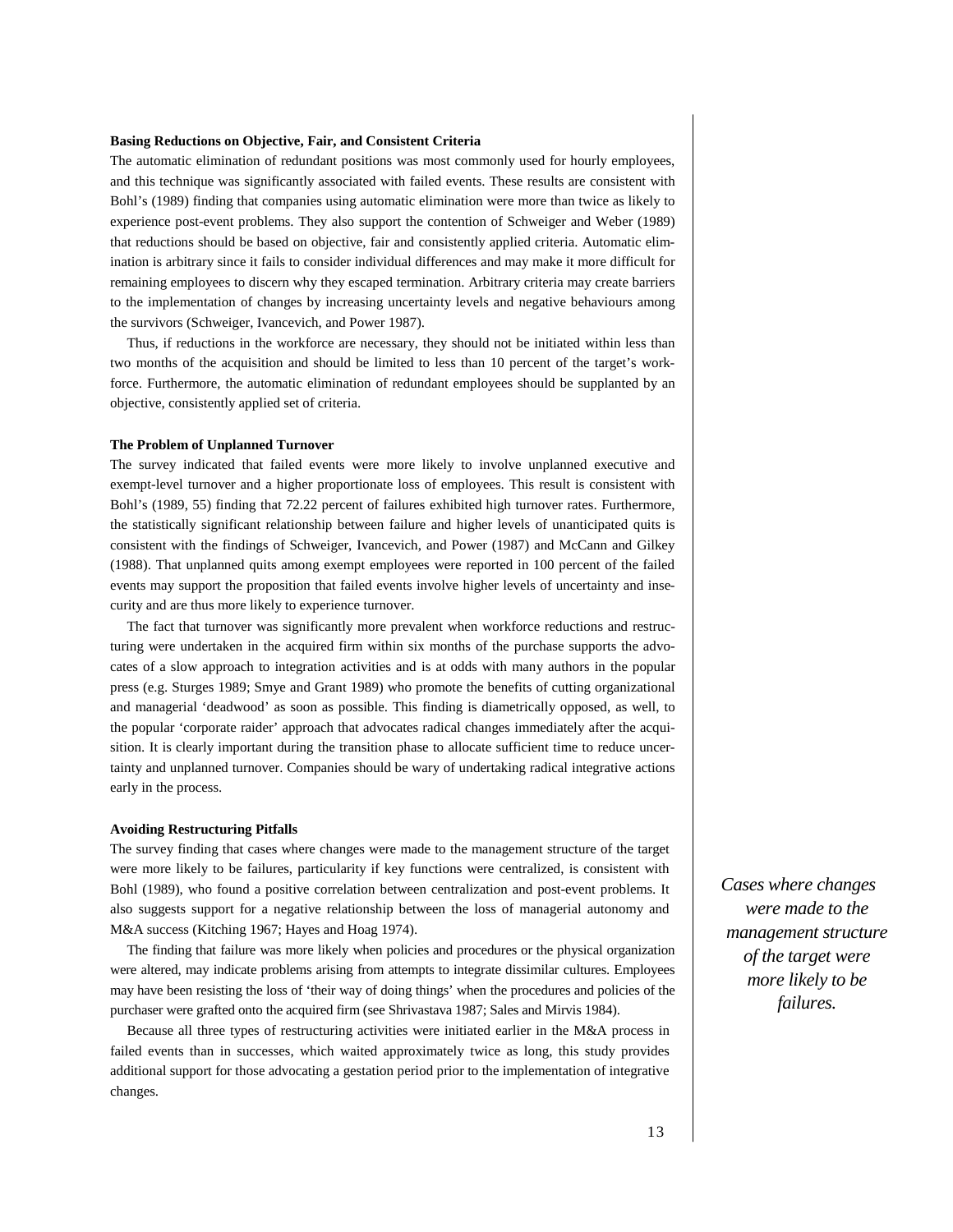## **Summary**

To summarize, it was found in this study that in failed events there were most likely to be workforce reductions based on arbitrary criteria and involving more than 10 percent of the target's workforce. In addition, changes were more likely to have been made to the target's management and physical structure and policies and procedures. Furthermore, the earlier the change was initiated in the process, the greater was the chance that the event would fail. Overall, this suggests that companies avoiding these specific elements are more likely to obtain a successful M&A event outcome.

The findings do not suggest, however, that companies should avoid making changes to the acquired organization. In many situations, changes will have to be made to capture the synergies of a merger or acquisition. Consequently, the main thrust of this study is that since the manner in which changes are made can differentiate between success and failure, an increased understanding of the issues involved in M&A transition and integration is a crucial step toward addressing the high incidence of M&A failures.

## **Future Research Needs**

Because the research sample for this study consisted only of publicly traded companies, the results cannot be generalized across all M&A activity. Nor can the data be differentiated by industry, by type of merger or acquisition, or by the degree to which the merger or acquisition was hostile or friendly. (The predominance of horizontal M&As in Beatty (1990), which was used here, does suggest, however, that this type also dominates in the present study.)

This study was not of course intended to provide a definitive solution to M&A failure in Canada. Instead, it strove to draw attention to the human resource issues by analyzing their relationship to M&A outcomes. The importance of explicitly incorporating human resource management issues into the study of M&As cannot be overstated. As Samuels (1972, 7) stated so eloquently, 'Profits are not produced by machinery, buildings or products. It is people that breathe life into these otherwise dormant assets.'

## **References**

- Beatty, C. 1990. *Mergers and acquisitions in Canadian companies*. Working paper, Queen's University, Kingston, Ontario.
- Behn, R. 1988. The fundamentals of cutback management. In *Readings in organizational decline: Frameworks, research, and prescriptions*, edited by K. Cameron, R. Sutton, and D. Whetten, pp. 347–56. Cambridge, MA: Ballinger Publishing,
- Bohl, D.L. 1989. *Tying the corporate knot*. New York: American Management Association. Bridges, W. 1988. *Surviving corporate transitions*. New York: Doubleday.
- Brown, C., and J. Medoff. 1988. The impact of firm acquisitions on labour. In *Corporate takeovers: Causes and consequences*, edited by A. Auerbach, pp. 9-23. Chicago: University of Chicago Press.
- Buono, A., and J. Bowditch. 1989. *The human side of mergers and acquisitions*. San Francisco, CA: Jossey-Bass.

DeNoble, A., L. Gustafson, and M. Hergert. 1988. Planning for post-merger integration: Eight lessons for merger success. *Long Range Planning* 21: 82–5.

*The manner in which changes are made can differentiate between success and failure.*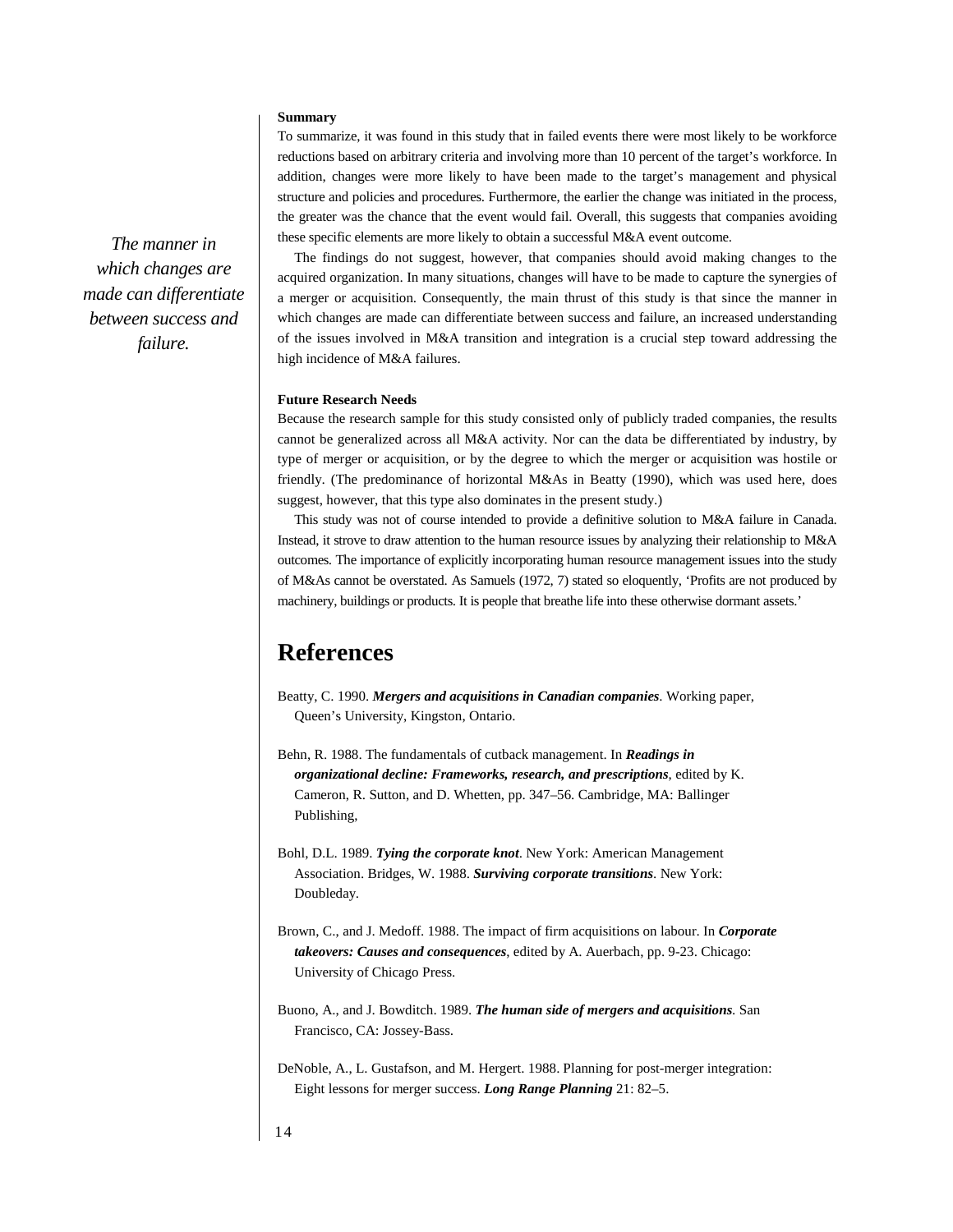- Dyer, W. 1983. *Contemporary issues in management and organizational development*. Reading, MA: Addison-Wesley.
- Fombrun, C., N. Tichy, and M. Devanna. 1984. *Strategic human resource management*. New York: John Wiley and Sons.
- Golembiewski, R. 1979. *Approaches to planned change: Part two.* New York: Marcel Dekker.
- Greenhalgh, L., and T. Jick. 1979. Paper presented at the Annual Meeting of the Academy of Management, Atlanta.
- Hardy, C. 1988. Investing in retrenchment: Avoiding the hidden costs. In *Readings in organizational decline: Frameworks, research, and prescriptions*, edited by K. Cameron, R. Sutton, and D. Whetten, pp. 369–80. Cambridge, MA: Ballinger Publishing.
- Hayes, R., and G. Hoag. 1974. Post-acquisition retention of top management: A research study. *Mergers and Acquisitions* 9: 8-18.
- Icahn, C. 1988. Icahn on Icahn. *Fortune* 129(Feb. 29): 54–58.
- Kitching, J. 1967. Why do mergers miscarry? In *Readings on mergers and takeovers*, edited by J. Samuels, pp. 40–63. London: Paul Elek Books.
- Leana, C., and D. Feldman. 1989. When mergers force layoffs: Some lessons about managing the human resource problems. *Human Resource Planning* 12: 123–40.
- Marks, M., and J. Cutcliffe. 1988. *Making mergers work*. Alexandria, VA: American Society for Training and Development.
- Marks, M. and H. Mirvis. 1985/86. The merger syndrome: Stress and uncertainty. *Mergers and Acquisitions* 20: 50–5.
- McCann, J., and R. Gilkey. 1988. *Joining forces.* Englewood Cliffs, NJ: Prentice-Hall.
- Napier, N. 1989. Mergers and acquisitions, human resource issues and outcomes: A review and suggested typology. *Journal of Management Studies* 26: 271–89.
- Sales, A., and P. Mirvis. 1984. When cultures collide: Issues in acquisition. In *New Futures: The challenge of managing corporate transitions*, edited by J. Kimberly and R. Quinn, pp. 107–132. Homewood, IL: Dow Jones-Irwin.
- Samuels, J. 1972. *Readings on mergers and takeovers*. London: Paul Elk Books.
- Schweiger, D., and J. Ivancevich. 1985. Human resources: The forgotten factor in mergers and acquisitions. *Personnel Administrator* 30(11): 47–48ff.
- Schweiger, D., J. Ivancevich, and F. Power. 1987. Executive actions for managing human resources before and after acquisition. *Academy of Management Executive* 1: 127– 38.